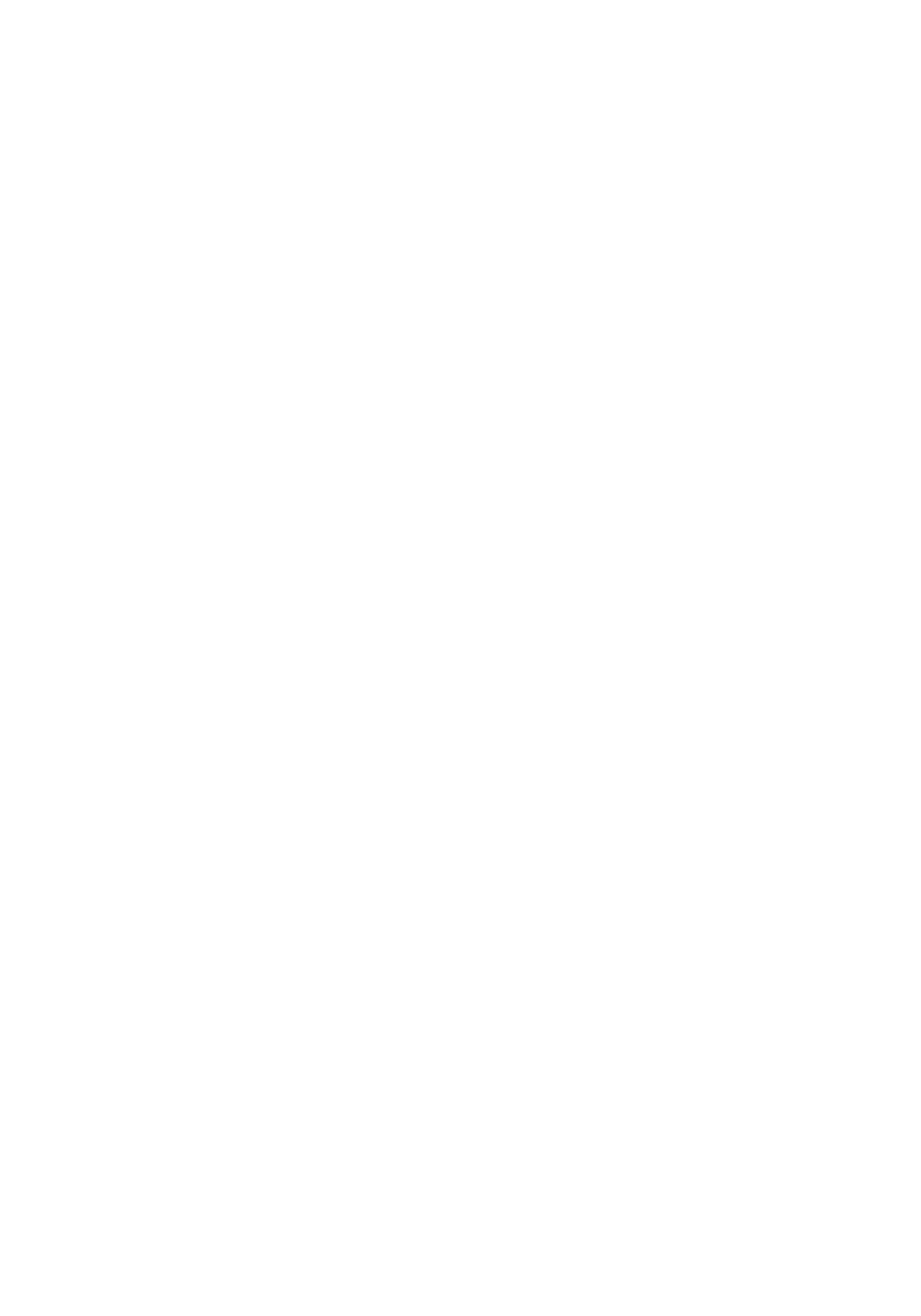### Densities for rough differential equations under Hörmander's condition

By THOMAS CASS and PETER FRIZ

#### Abstract

We consider stochastic differential equations  $dY = V(Y) dX$  driven by a multidimensional Gaussian process X in the rough path sense [T. Lyons, *Rev. Mat. Iberoamericana* **14**, (1998), 215–310]. Using Malliavin Calculus we show that  $Y_t$ admits a density for  $t \in (0, T]$  provided (i) the vector fields  $V = (V_1, \ldots, V_d)$  satisfy Hörmander's condition and (ii) the Gaussian driving signal  $X$  satisfies certain conditions. Examples of driving signals include fractional Brownian motion with Hurst parameter  $H > 1/4$ , the Brownian bridge returning to zero after time T and the Ornstein-Uhlenbeck process.

#### 1. Introduction

In the theory of stochastic processes, Hörmander's theorem on hypoellipticity of degenerate partial differential equations has always been an important tool to see if a diffusion process with a given generator admits a density. This dependence on PDE theory was removed when P. Malliavin devised a purely probabilistic approach to Hörmander's theorem, which is perfectly adapted to prove existence and smoothness of densities for diffusions given as strong solution to an Itô stochastic differential equation driven by Brownian motion.

The key ingredients of Malliavin's machinery, better known as *Malliavin Calculus* or *stochastic calculus of variations* can be formulated in the setting of an abstract Wiener space  $(W, \mathcal{H}, \mu)$ . This concept is standard (e.g. [27] or any modern book on stochastic analysis) as is the notion of *weakly nondegenerate*  $\mathbb{R}^e$ -valued functional  $\varphi$  which has the desirable property that the image measure  $\varphi_*\mu$  is absolutely continuous with respect to Lebesgue measure on  $\mathbb{R}^e$ . (Functionals which are *nondegenerate* have a smooth density.) Precise definitions are given later on in the text.

Given these abstract tools, we turn to the standard Wiener space  $C([0, T], \mathbb{R}^d)$ equipped with Wiener measure i.e. the standard model for Brownian motion  $B =$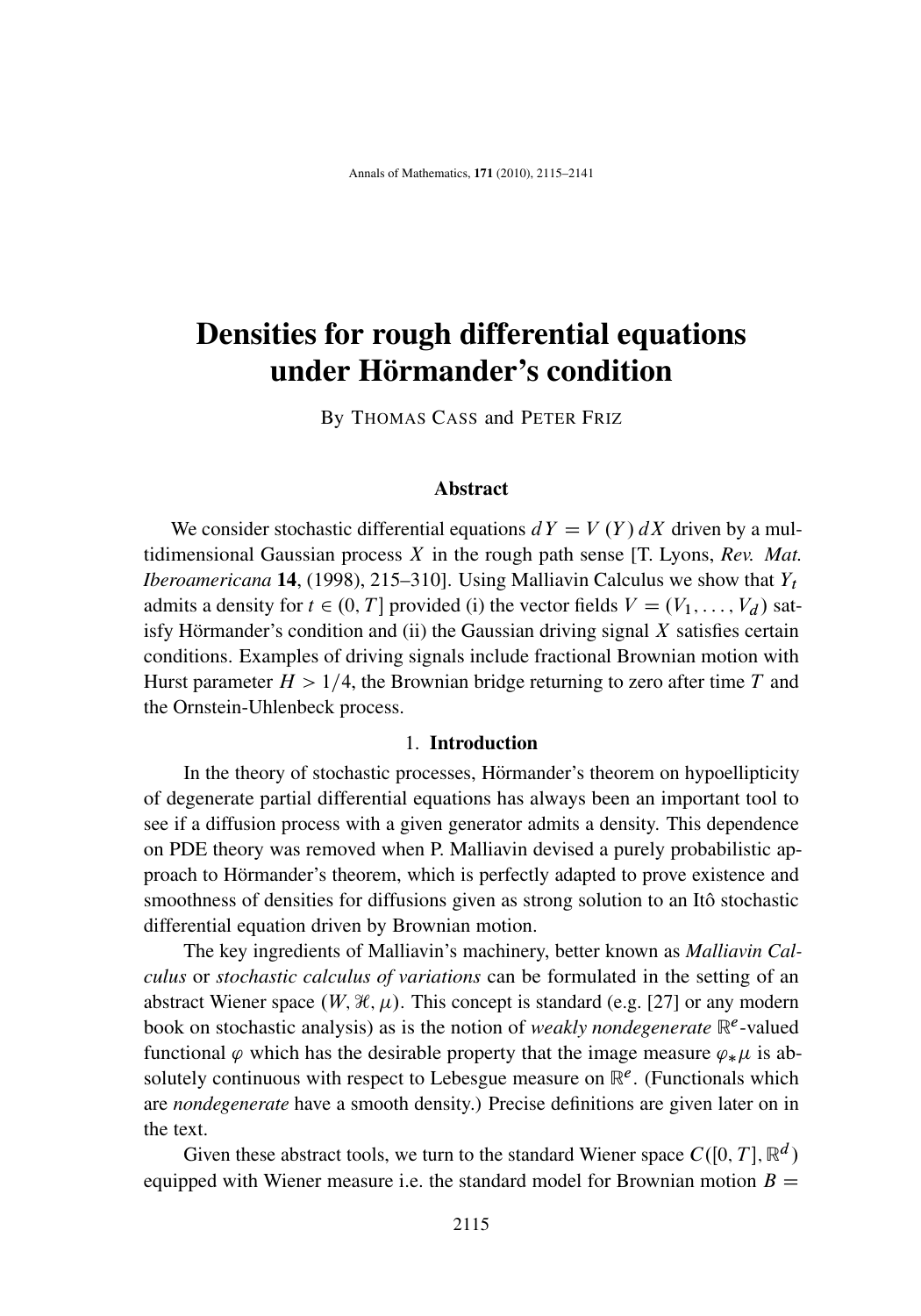$B(\omega)$ . From Itô's theory, we know how to solve the stochastic differential equation

$$
dY = \sum_{i=1}^{d} V_i(Y) \circ dB^i \equiv V(Y) \circ dB, \ \ Y(0) = y_0 \in \mathbb{R}^e.
$$

The Itô-map  $B \mapsto Y$  is notorious for its lack of strong regularity properties. On the positive side, it is smooth in a weak Sobolev type sense ("smooth in Malliavin's sense") and under Hörmander's condition at  $y_0 \in \mathbb{R}^e$ 

(1.1) 
$$
(H): \text{ Lie } [V_1, \ldots, V_d] |_{y_0} = \mathcal{T}_{y_0} \mathbb{R}^e \cong \mathbb{R}^e
$$

one can show (e.g. [27], [32], [2], [29]) that the solution map  $B \mapsto Y_t$  is nondegenerate for all  $t \in (0, T]$ . This line of reasoning provides a direct probabilistic approach to the study of transition densities of  $Y$  and has found applications from stochastic fluid dynamics to interest rate theory, e.g. [11], [19]. The same range of applications<sup>1</sup> nowadays demand stochastic models of type

$$
(1.2) \t dY = V(Y) dX
$$

where  $X$  is a Gaussian process, such as fractional Brownian motion (short: fBm) popularized by [28]. Differential equations of this type have also been used as simple examples for the study of ergodicity of non-Markovian systems, [18]. (Although one can add a drift term of form  $V_0(Y) dt$  in (1.2) our present focus is the driftless case.)

Let us remark that in the example of fBM with Hurst parameter  $H > 1/2$ , Kolmogorov's criterion shows that  $B$  has nice sample paths (more precisely, Hölder continuous sample paths of exponent greater  $1/2$ ) which has the great advantage that (1.2) can be understood as integral equation for fixed  $\omega$  based on Young integrals (i.e. limits of Riemann-Stieltjes sums). In this setting of nice sample paths, existence of a density was established in [30] assuming ellipticity. Using deterministic estimates for the Jacobian of the flow this density was then shown to be smooth [20]; building on the same estimates the Hörmander case was obtained in [1]. For  $H \leq 1/2$  the situation appears to be fundamentally different: first, in view of Brownian (and worse) sample path regularity one needs Itô or rough path ideas to make sense of (1.2) for  $H \leq 1/2$ . Secondly, the proof of [1] does not extend to the rough path setting<sup>2</sup> and relies somewhat delicately on specific properties of fractional Brownian motion.

<sup>&</sup>lt;sup>1</sup> For instance, stochastic differential equations driven by fBM have applications to vortex filaments; applications to finance include (geometric) fractional Brownian motion as paradigm of a non-semimartingale which admits no arbitrage under transaction costs. The reader is referred to the books [29, §5.3 and 5.4], [8, §8.1.] and the references therein.

<sup>2</sup>The estimates of [20] can be generalized [17] to (sharp) deterministic estimates on the Jacobian of RDE solutions giving  $L^p$ -estimates on the flow of RDEs driven by fBM if and only if  $H > 1/2$ . In particular, one sees that  $L^p$ -estimates on the flow of Stratonovich SDEs ( $H = 1/2$ ) are fundamentally probabilistic, i.e., rely on cancellations in stochastic integration. At present, the question of how to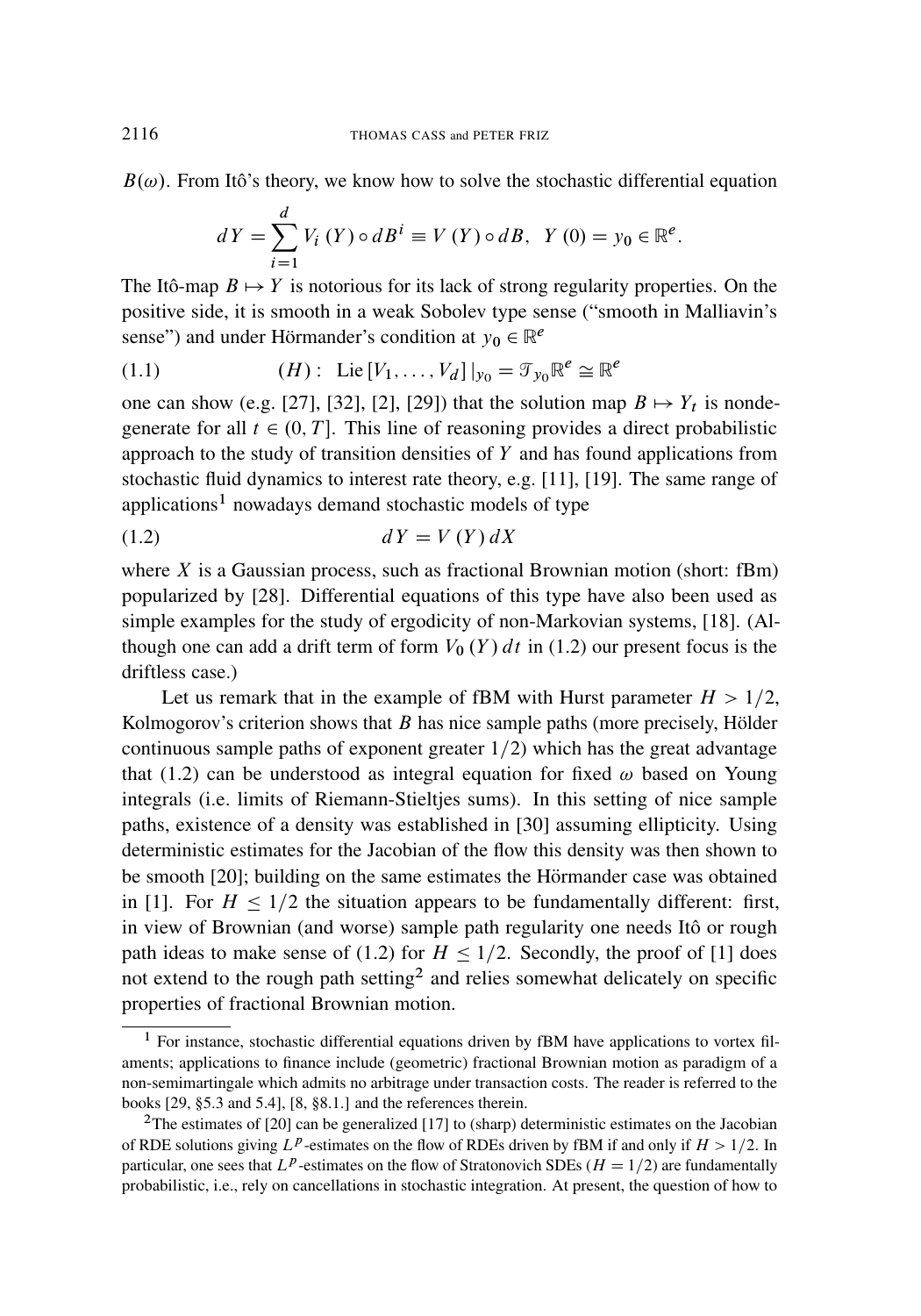In a previous paper [3] we linked rough paths and Malliavin calculus by showing that existence of a density for solutions of (1.2) holds true under ellipticity; i.e.,

$$
(E): \text{Span}\left[V_1,\ldots,V_d\right]|_{y_0} = \mathcal{T}_{y_0} \mathbb{R}^e \cong \mathbb{R}^e
$$

and generic nondegeneracy conditions on the multi-dimensional Gaussian process  $X$ , the differential equation (1.2) being understood in the rough path sense [23], [26], a unified framework which covers *at once* Young and Stratonovich solutions (and goes well beyond). The aim of this paper is to prove the existence of densities under Hörmander's condition  $(H)$  in the following form:

**THEOREM 1.** Let  $(X_t^1, \ldots, X_t^d) = (X_t : t \in [0, T])$  be a continuous, centered Gaussian process with independent components  $X^1, \ldots, X^d$ . Assume X satisfies *the conditions listed in Section* 4*.* (*In particular*, X *is assumed to lift to a geometric rough path so that* (1.2) *makes sense as random rough differential equation.*) *Let*  $V = (V_1, \ldots, V_d)$  a collection of smooth bounded vector fields on  $\mathbb{R}^e$  with bounded *derivatives which satisfies Hörmander's condition* (*H*) *at*  $y_0$ *. Then the random* RDE *solution*  $Y_t = Y_t(\omega) \in \mathbb{R}^e$  to (1.2) *started at*  $Y_0 = y_0$  *admits a density with respect to Lebesgue measure on*  $\mathbb{R}^e$  *for all times*  $t \in (0, T]$ .

One should note that  $X$ , the Gaussian driving signal of (1.2), is fully described by the covariance function of each component and, under the further assumption of IID components, by the covariance of a single component, i.e.,  $R(s, t) = \mathbb{E}(X_s^1 X_t^1)$ . In principle all conditions on  $X$  are checkable from the covariance, in practice it is convenient to have conditions available which involve the *reproducing kernel Hilbert* or *Cameron-Martin space* associated to X as well as certain sample path properties. Leaving these technical details to Section 4 we emphasize that our conditions are readily checked in many cases including fractional Brownian motion with Hurst parameter  $H > 1/4$ , the Brownian Bridge returning to zero after time T and the Ornstein-Uhlenbeck process; details are found in Section 8.

It may be helpful to note that whenever X is a semi-martingale on [0, T] then (1.2) can be understood as Stratonovich stochastic differential equation, i.e.,

$$
dY = \sum_{i=1}^{d} V_i(Y) \circ dX^i.
$$

In such cases, rough path theory appears as intermediate tool that is neither needed to understand the assumptions nor the conclusions of Theorem 1. There may be cases when  $X$  can be written in terms of Brownian motion so that ultimately the techniques of [4], [33] are applicable. But in general Theorem 1 covers new grounds.

obtain good integrability when  $H < 1/2$  is open although one suspects that Gaussian isoperimetry will ultimately play a role.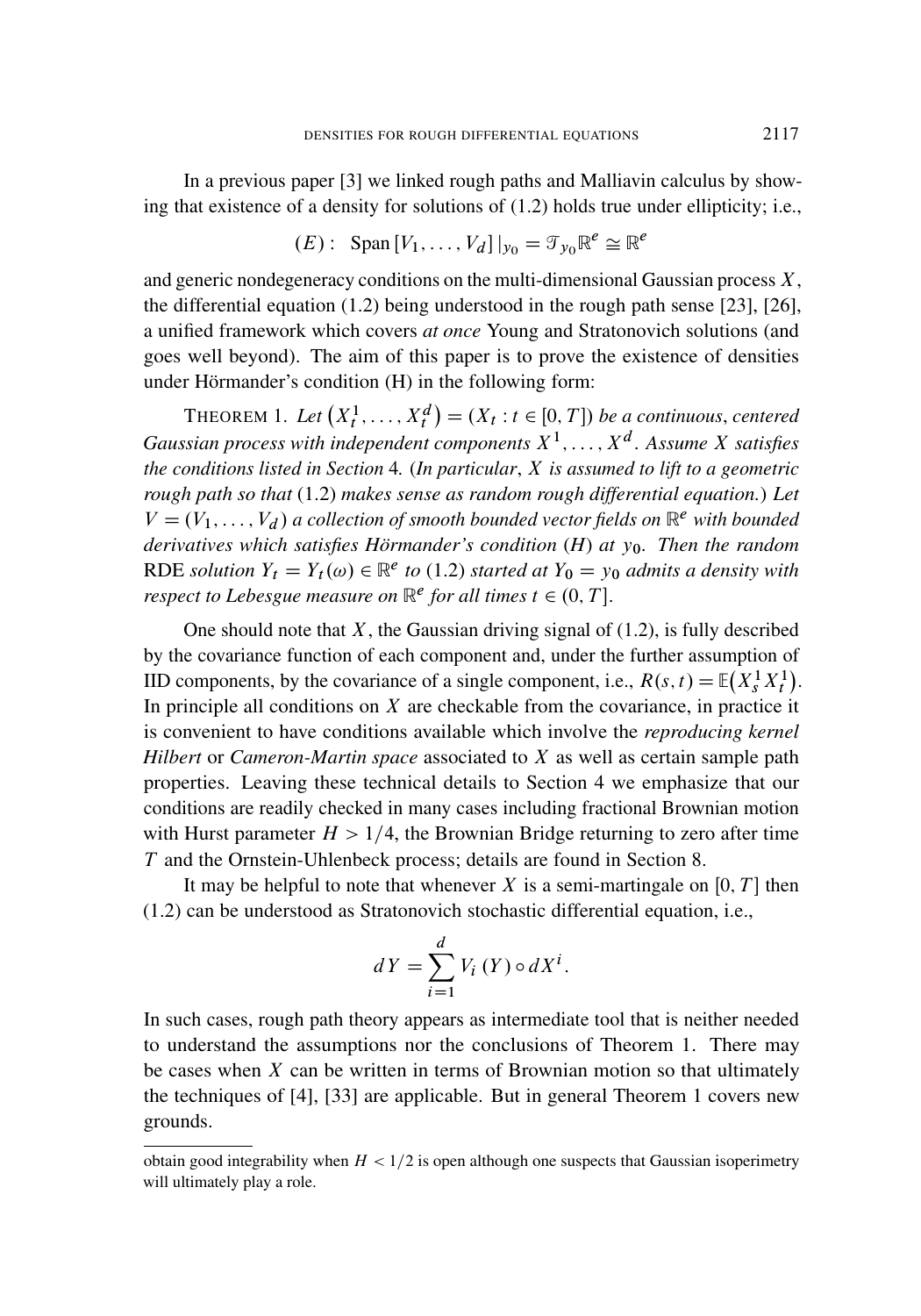The proof of Theorem 1 is based on the fact [3] that RDE solutions driven by Gaussian signals are "H-differentiable," i.e., differentiable in Cameron-Martin directions. Existence of a density is then reduced to showing that the Malliavin covariance matrix is weakly nondegenerate. The standard proof of this (e.g. [27], [2] or  $[29, §2.3.2]$  is based on Blumenthal's 0-1 law and the Doob-Meyer decomposition for semi-martingales. The main difficulty to overcome in the general Gaussian context of this paper is that the Doob-Meyer decomposition is not available and we manage to bypass its use by suitable *small time developments for* RDE*s*, obtained in [16], in conjunction with (*Stroock-Varadhan type*) *support description for certain Gaussian rough paths* (as conjectured by Ledoux et al. [22] and carried out independently in [10], [14] with some definite statements obtained in [12].)

The crucial induction step — which explains the appearance of higher brackets — requires us to assume a "nonstandard" Hörmander condition which involves only iterated Lie-brackets contracted against certain tensors arising from free nilpotent Lie groups. Equivalence to the usual Hörmander condition (H) is then established separately.

#### 2. Preliminaries on ODE and RDEs

2.1. *Controlled ordinary differential equations.* Consider the controlled ordinary differential equations, driven by a smooth  $R^d$ -valued signal  $f = f(t)$  along sufficiently smooth and bounded vector fields  $V = (V_1, \ldots, V_d)$ ,

(2.1) 
$$
dy = V(y)df \equiv \sum_{i=1}^{d} V_i(y) f'(t) dt, y(t_0) = y_0 \in \mathbb{R}^e.
$$

We call  $U_{t \leftarrow t_0}^f(y_0) \equiv y_t$  the associated flow. Let J denote the Jacobian of U. It satisfies the ODE obtain by formal differentiation w.r.t.  $y_0$ . More specifically,

$$
a \mapsto \left\{ \frac{d}{d\varepsilon} U_{t \leftarrow t_0}^f \left( y_0 + \varepsilon a \right) \right\}_{\varepsilon = 0}
$$

is a linear map from  $\mathbb{R}^e \to \mathbb{R}^e$  and we let  $J_{t \leftarrow t_0}^f(y_0)$  denote the corresponding  $e \times e$  matrix. It is immediate to see that

$$
\frac{d}{dt}J_{t \leftarrow t_0}^f(y_0) = \left[\frac{d}{dt}M^f\left(U_{t \leftarrow t_0}^f(y_0), t\right)\right] \cdot J_{t \leftarrow t_0}^f(y_0)
$$

where  $\cdot$  denotes matrix multiplication and

$$
\frac{d}{dt}M^f(y,t) = \sum_{i=1}^d V'_i(y) \frac{d}{dt} f_t^i.
$$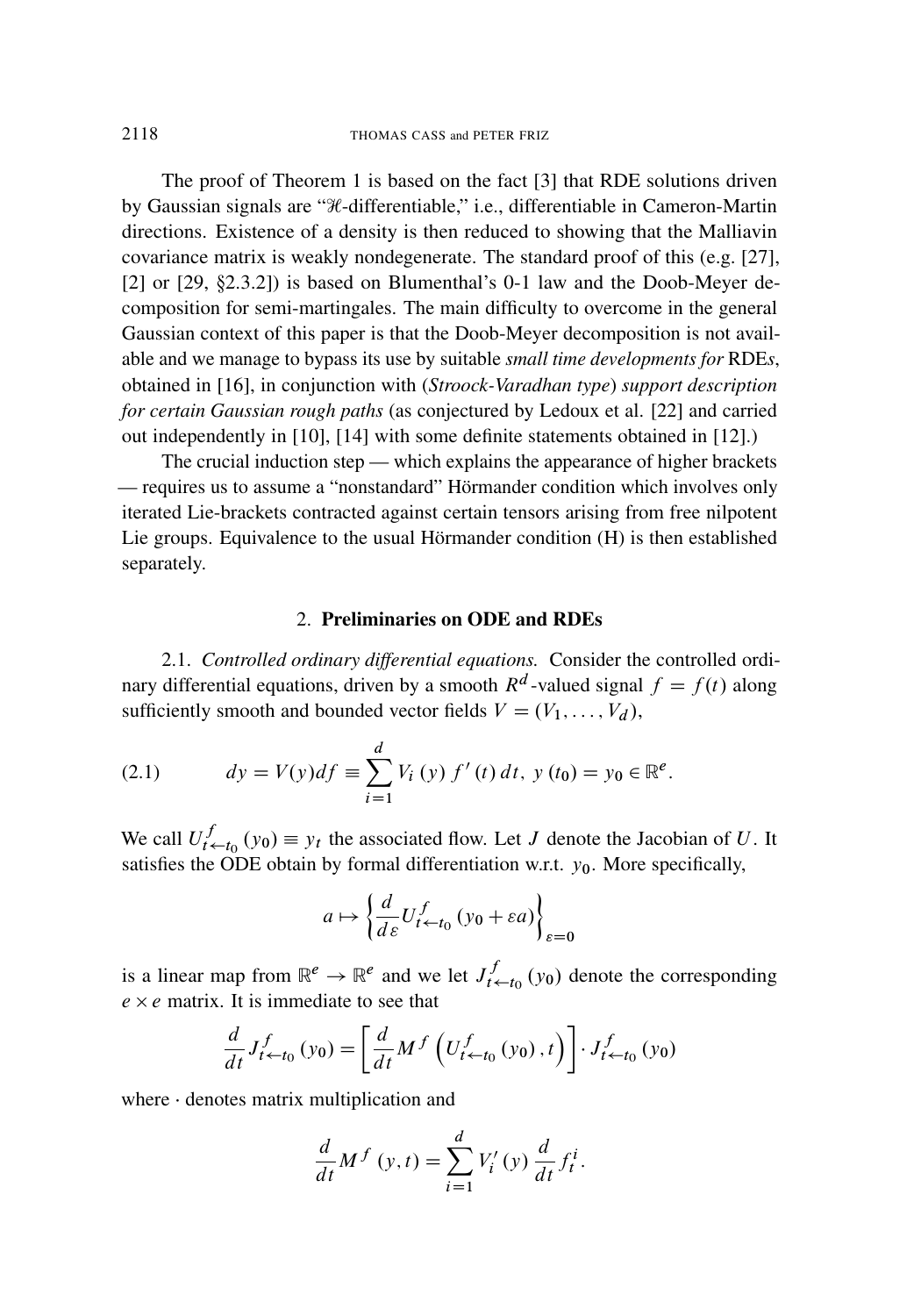Note that  $J_{t_2 \leftarrow t_0}^f = J_{t_2 \leftarrow t_1}^f \cdot J_{t_1 \leftarrow t_0}^f$ . We can also consider Gateaux derivatives in the driving signal and define

$$
D_h U_{t \leftarrow 0}^f = \left\{ \frac{d}{d\varepsilon} U_{t \leftarrow 0}^{f + \varepsilon h} \right\}_{\varepsilon = 0}
$$

:

One sees that  $D_h U_{t-0}^f$  satisfies a linear ODE and the variation of constants formula leads to

$$
D_h U_{t \leftarrow 0}^f (y_0) = \int_0^t \sum_{i=1}^d J_{t \leftarrow s}^f \left( V_i \left( U_{s \leftarrow 0}^f \right) \right) dh_s^i.
$$

Finally, given a smooth vector field  $W$  a straight-forward computation gives

$$
(2.2) \t\t dJ_{0 \leftarrow t}^f\left(W\left(U_{t \leftarrow 0}^f\right)\right) = \sum_{i=1}^d J_{0 \leftarrow t}^f\left([V_i, W]\left(U_{t \leftarrow 0}^f\right)\right) df_i^i.
$$

2.2. *Rough differential equations.* Following [23], [26], and [12], a geometric p-rough path **x** over  $\mathbb{R}^d$  is a continuous path on [0, T] with values in  $G^{[p]}(\mathbb{R}^d)$ , the step-[p] nilpotent group over  $\mathbb{R}^d$ , and of finite p-variation relative to the [12] Carnot-Carathéodory metric d on  $G^{[p]}(\mathbb{R}^d)$ , i.e.,

$$
\sup_{n \in \mathbb{N}} \sup_{0 < t_1 < \dots < t_n < T} \sum_i d\left(\mathbf{x}_{t_i}, \mathbf{x}_{t_{i+1}}\right)^p < \infty.
$$

As in [5], [23], we view  $G^{[p]}(\mathbb{R}^d)$  as embedded in its enveloping tensor algebra; i.e.,

$$
G^{[p]}(\mathbb{R}^d) \subset T^{[p]}(\mathbb{R}^d) := \bigoplus_{k=0,\dots,[p]} (\mathbb{R}^d)^{\otimes k}.
$$

One can then think of **x** as a path  $x : [0, T] \rightarrow \mathbb{R}^d$  enhanced with its iterated integrals although the later need not make classical sense<sup>3</sup>. The canonical projection to  $(\mathbb{R}^d)^{\otimes k}$  is denoted  $\pi_k$  (x) or  $x^k$ . Lyons' theory of rough paths then gives deterministic meaning to the rough differential equation (short: RDE)

$$
dy = V(y) \, d\mathbf{x}.
$$

(One can think of RDE solutions as limit points of corresponding ODEs of form (2.1) in which the smooth driving signals *plus their iterated integrals up to order*  $[p]$  converge to **x** in suitable p-variation distance.) The motivating example, e.g., [23], [26], is that *almost every* continuous joint realization of Brownian motion and Lévy's area process (equivalently: iterated Stratonovich integrals) gives rise to a geometric *p*-rough path for  $p > 2$ , known as Brownian rough path or Enhanced

<sup>&</sup>lt;sup>3</sup>In fact,  $G^N(\mathbb{R}^d)$  can realized as all points in the tensor algebra which arise from computing iterated integrals up to order  $N$  of smooth paths over a fixed time interval. The group product then corresponds to the concatenation of paths, the inverse corresponds to running a path backwards in time etc.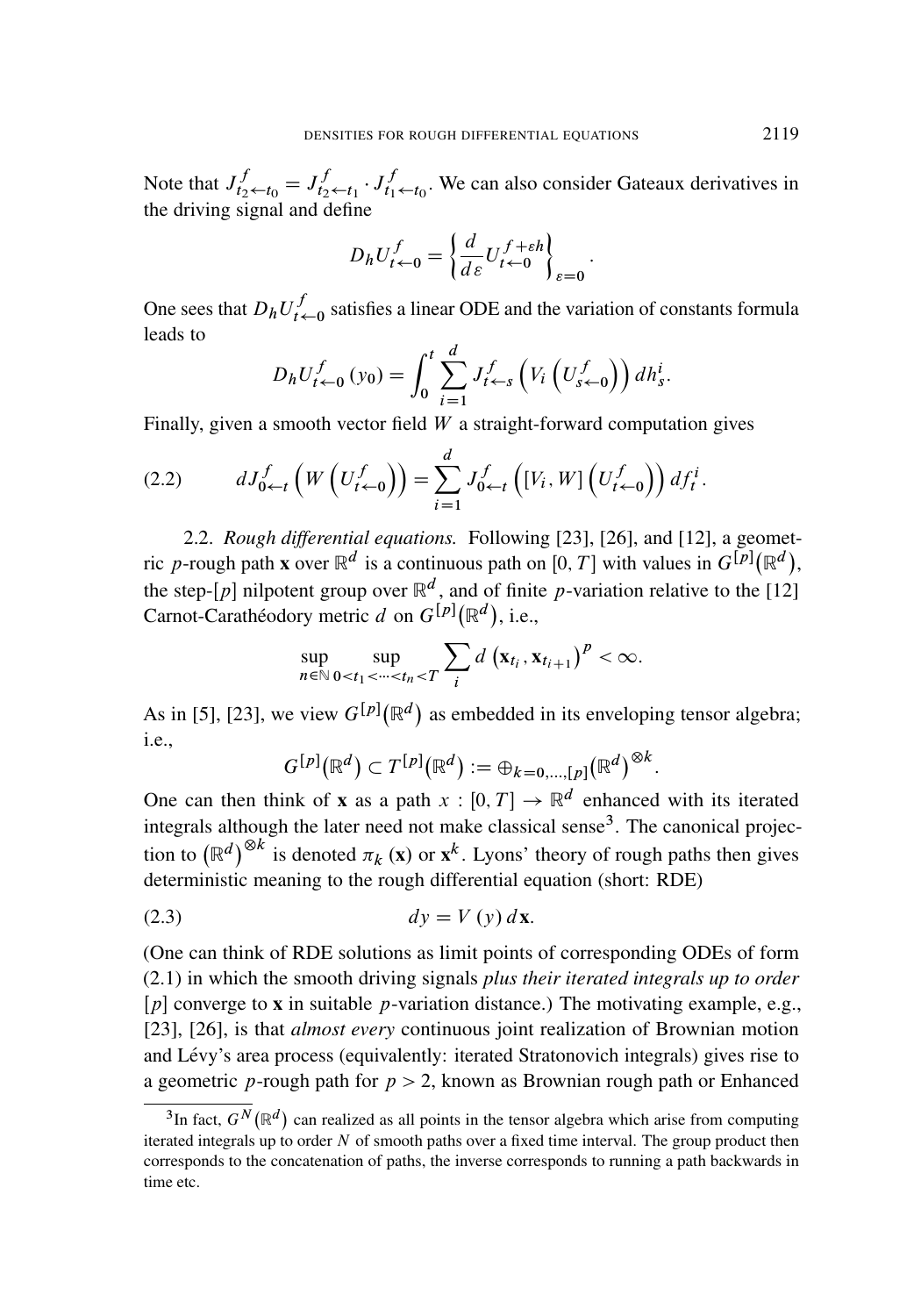Brownian motion (cf. 8.1) which provides in particular a robust path-by-path view of Stratonovich SDEs.

Back to the deterministic RDE (2.3) and assuming smoothness of the vector fields  $V = (V_1, \ldots, V_d)$ , the solution induces a flow  $y_0 \mapsto U_{t \leftarrow t_0}^{\mathbf{x}}(y_0)$ . Following [24], [25], the Jacobian  $J_{t \leftarrow t_0}^{\mathbf{x}}$  of the flow exists and satisfies a linear RDE, as does the directional derivative

$$
D_h U_{t \leftarrow 0}^{\mathbf{x}} = \left\{ \frac{d}{d\varepsilon} U_{t \leftarrow 0}^{T_{\varepsilon h \mathbf{x}}} \right\}_{\varepsilon = 0}
$$

for a smooth path  $h$ . If x arises from a smooth path  $x$  together with its iterated integrals the *translated rough path*  $T_h$ **x** (cf. [24], [26]) is nothing but  $x + h$  together with its iterated integrals. In the general case, we assume  $h \in C^{q-var}$  with  $1/p +$  $1/q > 1$ , the translation  $T_h$ **x** can be written in terms of **x** and cross-integrals between  $\pi_1(\mathbf{x}_{0,:}) =: x$  and the perturbation h. (These integrals are well-defined Youngintegrals.)

PROPOSITION 1. Let **x** be a geometric p-rough path over  $\mathbb{R}^d$  and  $h \in$  $C^{q-var}([0, T], \mathbb{R}^d)$  such that  $1/p + 1/q > 1$ . Then

$$
D_h U_{t \leftarrow 0}^{\mathbf{x}} (y_0) = \int_0^t \sum_i J_{t \leftarrow s}^{\mathbf{x}} (V_i (U_{s \leftarrow 0}^{\mathbf{x}})) dh_s^i
$$

*where the right-hand side is well-defined as Young integral.*

*Proof.*  $J_{t\leftarrow 0}^{\mathbf{x}}$ ,  $D_h U_{t\leftarrow 0}^{\mathbf{x}}$  satisfy (at least jointly with  $U_{t\leftarrow 0}^{\mathbf{x}}$ ) RDEs driven by **x** which allows, in essence, to use Lyons' limit theorem; this is discussed in detail in [24], [25]. A little care is needed since the resulting vector fields are not bounded anymore. However we can rule out explosion and then localize the problem: the needed remark is that  $J_{t \leftarrow 0}^{\mathbf{X}}$  also satisfy a linear RDE of form

$$
dJ_{t \leftarrow 0}^{\mathbf{x}} = dM^{\mathbf{x}} \left( U_{t \leftarrow 0}^{\mathbf{x}} \left( y_0 \right), t \right) \cdot J_{t \leftarrow 0}^{\mathbf{x}} \left( y_0 \right)
$$

and explosion can be ruled out by direct iterative expansion and estimates of the Einstein sum as in [23].  $\Box$ 

#### 3. RDEs driven by Gaussian signals

We consider a continuous, centered Gaussian process  $X = (X^1, \dots, X^d)$ with independent components started at zero. This gives rise to an abstract Wiener space  $(W, \mathcal{H}, \mu)$  where  $W = \bar{\mathcal{H}} \subset C_0([0, T], \mathbb{R}^d)$ . Note that  $\mathcal{H} = \bigoplus_{i=1}^d \mathcal{H}^{(i)}$  and recall that element of H are of form  $h_t = \mathbb{E}(X_t \xi(h)t)$  where  $\xi(h)$  is a Gaussian random variable. The ("reproducing kernel") Hilbert-structure on  $\mathcal H$  is given by  $\langle h, h' \rangle_{\mathcal{H}} := \mathbb{E}(\xi(h)\xi(h')).$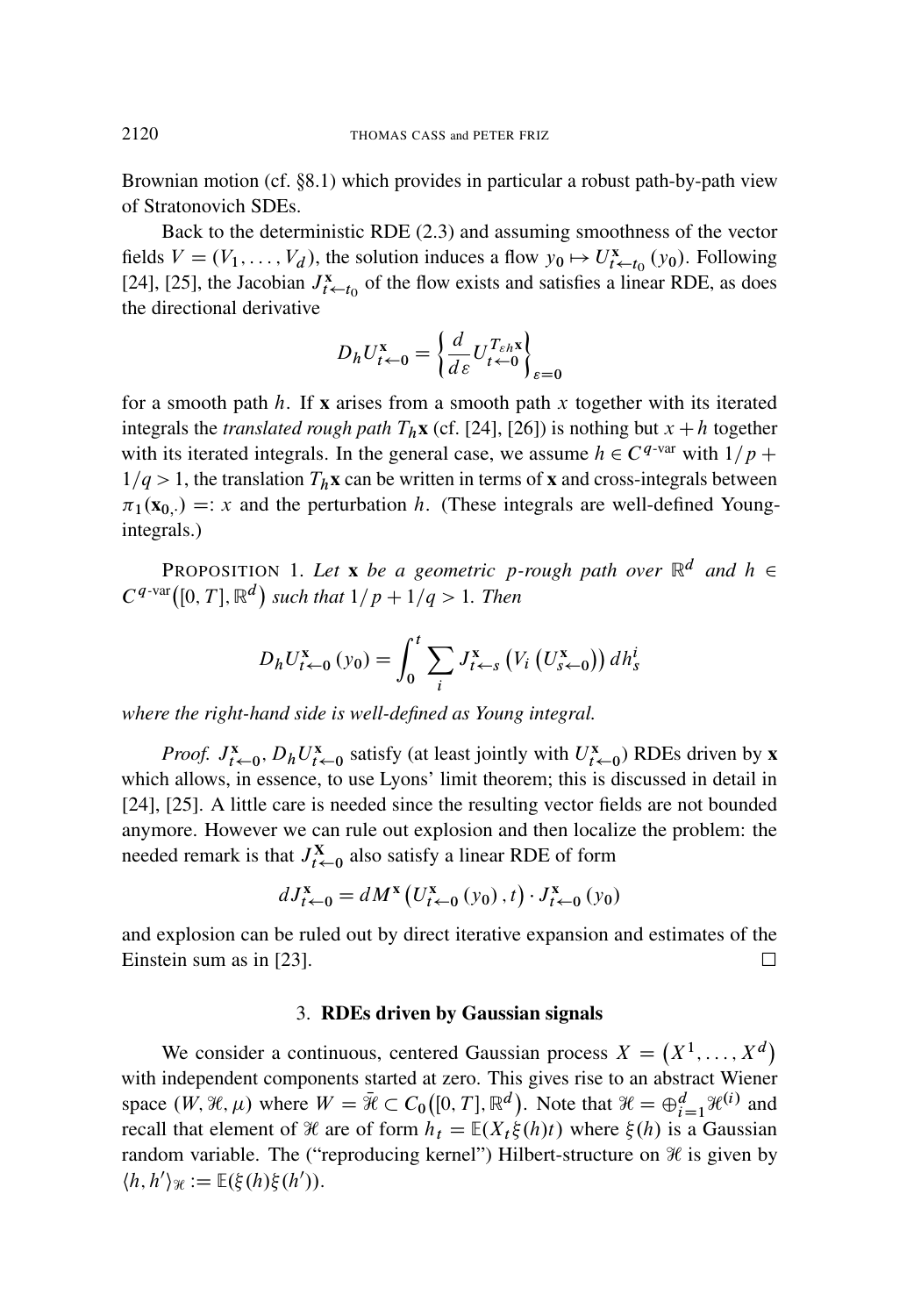Existence of a Gaussian geometric  $p$ -rough path above  $X$  is tantamount to the existence of certain Lévy area integrals. The case of fractional Brownian motion is well understood and several construction have been carried out [6], [26], [10], [31]. In particular, one requires  $H > 1/4$  for the existence of stochastic areas (which can be defined as  $L^2(\mathbb{P})$ -limits as in Itô's theory). As a result, one has to deal with geometric *p*-rough paths for  $p < 4$ . (When  $p < 2$  there is enough sample path regularity to use Young integration and we avoid speaking of rough paths.)

CONDITION 1. *Assume* X *admits a natural*<sup>4</sup> *lift to a* (*random*) *geometric p*-rough path **X** and  $\exists q : 1/p + 1/q > 1$  *such that* 

$$
\mathcal{H} \hookrightarrow C^{q\text{-var}}([0,T],\mathbb{R}^d).
$$

The example to have in mind is Brownian motion for which the above condition is satisfied with  $p = 2 + \varepsilon$  and  $q = 1$ . (We shall say more about other Gaussian examples in  $\S$ 4.)

If  $X = B^H$  denotes the geometric p-rough path,  $p \in (1/H, [1/H] + 1)$ , associated to fractional Brownian motion then it satisfies a *Stroock-Varadhan support description in rough path topology*. This was first conjectured by Ledoux et al. [22] (who obtained it for the Brownian rough path) and carried out independently in [10], [14] for  $H > 1/3$ . The more difficult<sup>5</sup> case of  $H > 1/4$  is covered by a general support theorem for Gaussian rough path [12] of form

(3.1) 
$$
\text{supp}(\mathbb{P}_{*}\mathbf{X}) = \overline{\{S_{[p]}(\mathcal{H})\}}
$$

where support and closure are relative to the homogeneous  $p$ -variation topology for geometric *p*-rough paths. We recall that  $S_{[p]}$ , for  $[p] = 2, 3$  given by

$$
S_2: h \mapsto 1 + \int_0^t dh + \int_0^t \int_0^s dh \otimes dh
$$
  

$$
S_3: h \mapsto 1 + \int_0^t dh + \int_0^t \int_0^s dh \otimes dh + \int_0^t \int_0^s \int_0^r dh \otimes dh \otimes dh
$$

lifts  $\mathbb{R}^d$ -valued paths canonically to  $G^{[p]}(\mathbb{R}^d)$ -valued paths. In [12] it is seen that **X** exists provided the covariance has finite  $\rho$ -variation with  $\rho < 2$  and it is also established that  $\mathcal{H} \hookrightarrow C^{\rho\text{-var}}$  which guarantees that  $S_{[p]}(\mathcal{H})$  is well-defined via Young integration. Such support description will be important in checking Condition 5.

<sup>&</sup>lt;sup>4</sup>In the sense of [12]. This implies, for instance, that **X** is the  $(p$ -variation) limit (in probability) of (lifted) piecewise linear approximations.

<sup>&</sup>lt;sup>5</sup>The case  $H > 1/3$  only involves stochastic area and can be handled by martingale arguments; for  $H \in (1/4, 1/3]$  one has to deal with third iterated integrals and additional arguments are needed; cf [12].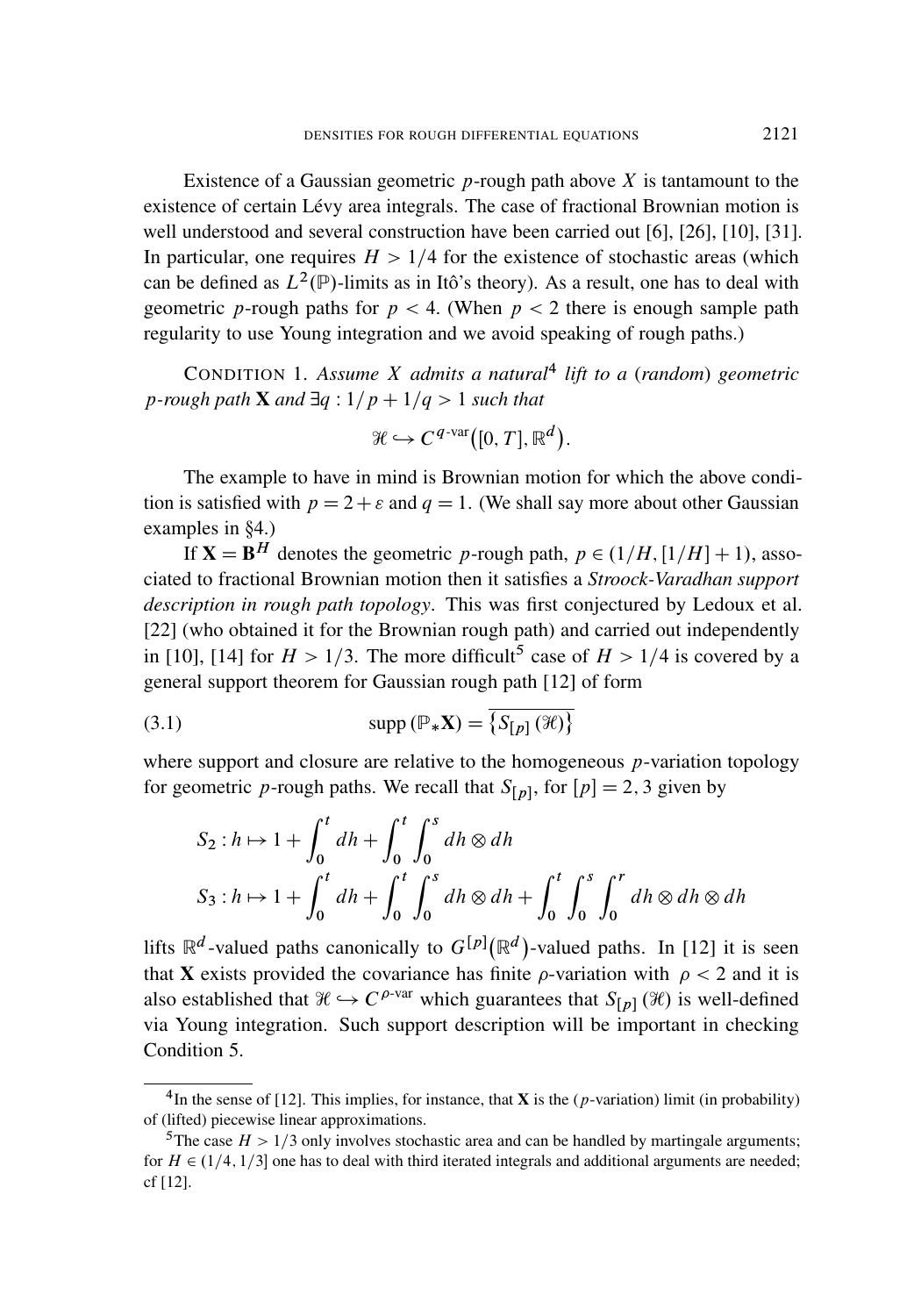*Definition* 1 ([21], [29, §4.1.3], [34, §3.3]). Given an abstract Wiener space  $(W, \mathcal{H}, \mu)$ , a random variable (i.e. measurable map)  $F : W \to \mathbb{R}$  is continuously *H*-differentiable, in symbols  $F \in C_{\mathcal{H}}^1$ , if for  $\mu$ -almost every  $\omega$ , the map

$$
h \in \mathcal{H} \mapsto F(\omega + h)
$$

is continuously Fréchet differentiable. A vector-valued r.v.  $F = (F^1, \ldots, F^e)$ :  $W \to \mathbb{R}^e$  is continuously *H*-differentiable if and only if each  $F^i$  is continuously *H*-differentiable. In particular,  $\mu$ -almost surely,  $DF(\omega) = (DF^1(\omega), \dots, DF^e(\omega))$ is a linear bounded map from  $\mathcal{H} \to \mathbb{R}^e$ . One then defines the Malliavin covariance matrix as the random matrix

$$
\sigma(\omega) := \left( \left\langle DF^i, DF^j \right\rangle_{\mathcal{H}} \right)_{i,j=1,\dots,e} \in \mathbb{R}^{e \times e}.
$$

We call F weakly nondegenerate if det $(\sigma) \neq 0$  almost surely.

PROPOSITION 2. Assume Condition 1. Then, for fixed  $t \geq 0$ , the  $\mathbb{R}^e$ -valued *random variable*

$$
\omega \mapsto U_{t \leftarrow 0}^{\mathbf{X}(\omega)} (y_0)
$$

*is continuously* H*-differentiable.*

*Proof.* Let us recall for  $h \in \mathcal{H} \subset C^{q-var}$ , the translation  $T_h \mathbf{X}(\omega)$  can be written (for  $\omega$  fixed!) in terms of  $\mathbf{X}(\omega)$  and cross-integrals between  $\pi_1(\mathbf{X}_{0, \cdot}) =: X \in C^{p-var}$ and h. (These integrals are well-defined Young-integrals.) Thanks to the definition of  $X(\omega)$  as the limit in probability of piecewise linear approximations to X and its iterated integrals (cf. [12]) and continuity properties of the translation operator (e.g. [6], essentially inherited from continuity properties of Young integrals) we see that the event

(3.2) 
$$
\{\omega : \mathbf{X}(\omega + h) \equiv T_h \mathbf{X}(\omega) \text{ for all } h \in \mathcal{H}\}
$$

has probability one. We show that  $h \in \mathcal{H} \mapsto U_{t \leftarrow 0}^{\mathbf{X}(\omega + h)}$  $\sum_{t \leftarrow 0}^{A(\omega + n)} (y_0)$  is continuously Fréchet differentiable for every  $\omega$  in the above set of full measure. By basic facts of Fréchet theory, we must show (a) Gateaux differentiability and (b) continuity of the Gateaux differential.

Ad (a). Using  $\mathbf{X}(\omega + g + h) \equiv T_gT_h\mathbf{X}(\omega)$  for  $g, h \in \mathcal{H}$  it suffices to show Gateaux differentiability of  $U_{t\leftarrow 0}^{\mathbf{X}(\omega + \cdot)}$  $\mathbf{X}(\omega + \cdot)$  (y<sub>0</sub>) at  $0 \in \mathcal{H}$ . For fixed t, define

$$
Z_{i,s} \equiv J_{t \leftarrow s}^{\mathbf{X}} \left( V_i \left( U_{s \leftarrow 0}^{\mathbf{X}} \right) \right).
$$

Note that  $s \mapsto Z_{i,s}$  is of finite p-variation. We have, with implicit summation over  $i$ ,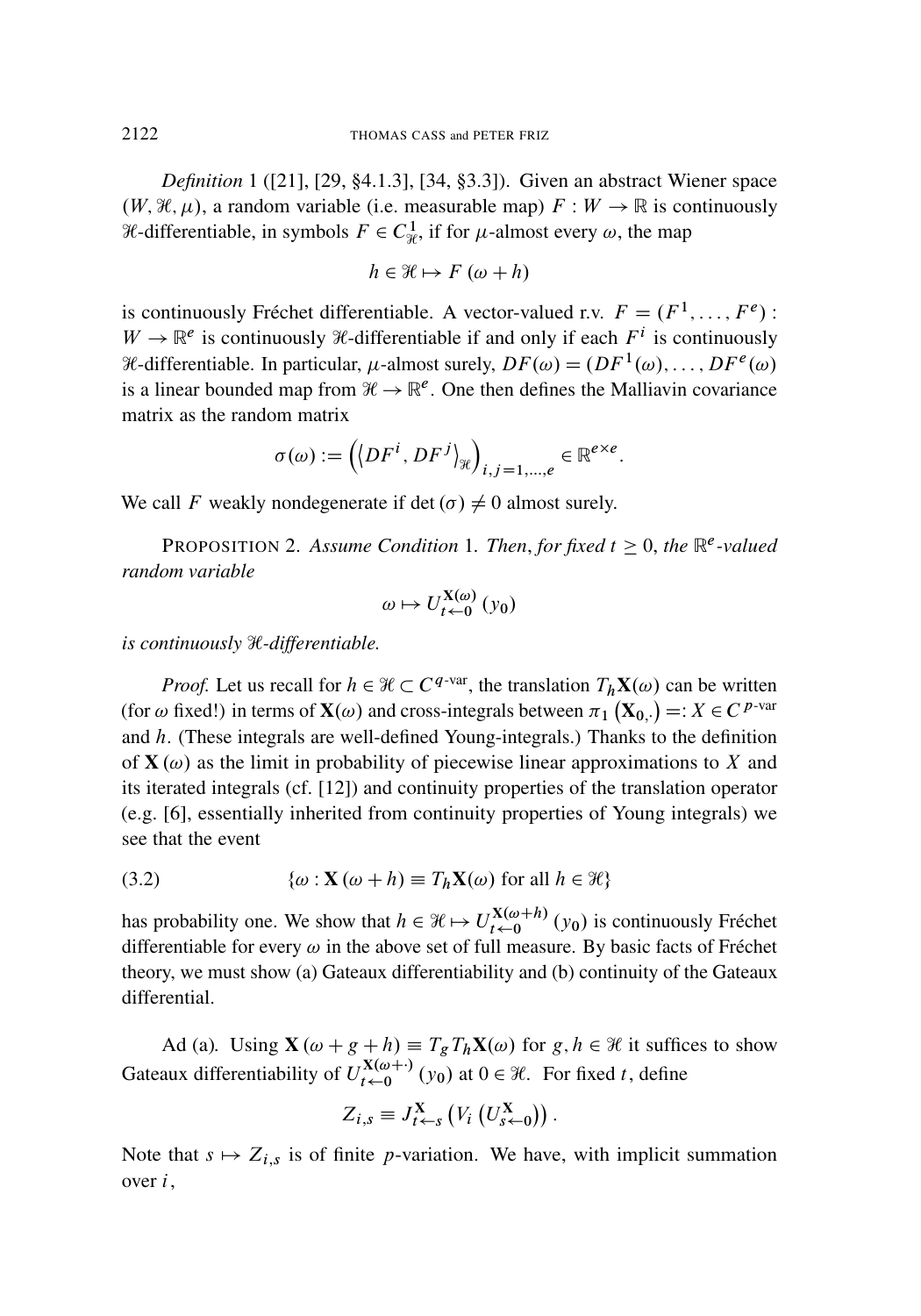$$
\begin{aligned} \left| D_h U_{t \leftarrow 0}^{\mathbf{X}} \left( y_0 \right) \right| &= \left| \int_0^t J_{t \leftarrow s}^{\mathbf{X}} \left( V_i \left( U_{s \leftarrow 0}^{\mathbf{X}} \right) \right) dh_s^i \right| \\ &= \left| \int_0^t Z_i dh^i \right| \\ &\leq c \left( \left| Z \right|_{p \text{-var}} + \left| Z \left( 0 \right) \right| \right) \times \left| h \right|_{p \text{-var}} \\ &\leq c \left( \left| Z \right|_{p \text{-var}} + \left| Z \left( 0 \right) \right| \right) \times \left| h \right|_{\mathcal{H}}, \end{aligned}
$$

where  $c$  varies from line to line. Hence, the linear map

$$
DU_{t\leftarrow 0}^{\mathbf{X}}\left(y_{0}\right):h\mapsto D_{h}U_{t\leftarrow 0}^{\mathbf{X}}\left(y_{0}\right)\in\mathbb{R}^{e}
$$

is bounded and each component is an element of  $\mathcal{H}^*$ . We just showed that

$$
h \mapsto \left\{ \frac{d}{d\varepsilon} U_{t \leftarrow 0}^{T_{\varepsilon h} \mathbf{X}(\omega)} (y_0) \right\}_{\varepsilon = 0} = \left\langle D U_{t \leftarrow 0}^{\mathbf{X}(\omega)} (y_0), h \right\rangle_{\mathcal{H}}
$$

and hence

$$
h \mapsto \left\{ \frac{d}{d\varepsilon} U_{t \leftarrow 0}^{\mathbf{X}(\omega + \varepsilon h)} (y_0) \right\}_{\varepsilon = 0} = \left\langle D U_{t \leftarrow 0}^{\mathbf{X}(\omega)} (y_0), h \right\rangle_{\mathcal{H}}
$$

emphasizing again that  $\mathbf{X}(\omega + h) \equiv T_h \mathbf{X}(\omega)$  almost surely for all  $h \in \mathcal{H}$  simultaneously. Repeating the argument with  $T_g \mathbf{X}(\omega) = \mathbf{X}(\omega + g)$  shows that the Gateaux differential of  $U_{t-0}^{X(\omega+)}$  $\chi_{t \leftarrow 0}^{X(\omega + \cdot)}$  at  $g \in \mathcal{H}$  is given by

$$
DU_{t\leftarrow 0}^{\mathbf{X}(\omega+g)} = DU_{t\leftarrow 0}^{T_g\mathbf{X}(\omega)}.
$$

(b) It remains to be seen that  $g \in \mathcal{H} \mapsto DU_{t \leftarrow 0}^{T_g \mathbf{X}(\omega)} \in L(\mathcal{H}, \mathbb{R}^e)$ , the space of linear bounded maps equipped with operator norm, is continuous. To this end, assume  $g_n \to_{n \to \infty} g$  in H (and hence in  $C^{\rho$ -var). Continuity properties of the Young integral imply continuity of the translation operator viewed as map  $h \in C^{\rho\text{-var}} \mapsto$  $T_h$ **X**( $\omega$ ) as p-rough path (see [26]) and so

$$
T_{g_n}\mathbf{X}(\omega) \to T_g\mathbf{X}(\omega)
$$

in  $p$ -variation rough path metric. To point here is that

$$
\mathbf{x} \mapsto J_{t \leftarrow}^{\mathbf{x}}
$$
 and  $J_{t \leftarrow}^{\mathbf{x}} \left( V_i \left( U_{t \leftarrow 0}^{\mathbf{x}} \right) \right) \in C^{p-var}$ 

depends continuously on  $x$  with respect to  $p$ -variation rough path metric: using the fact that  $J_{t\leftarrow}^{x}$  and  $U_{t\leftarrow 0}^{x}$  both satisfy rough differential equations driven by **x** this is just a consequence of Lyons' limit theorem (the *universal limit theorem* of rough path theory). We apply this with  $\mathbf{x} = \mathbf{X}(\omega)$  where  $\omega$  remains a fixed element in (3.2). It follows that

$$
\left\|DU_{t\leftarrow 0}^{T_{gn}\mathbf{X}(\omega)} - DU_{t\leftarrow 0}^{T_g\mathbf{X}(\omega)}\right\|_{op} = \sup_{h: |h|_{g} = 1} \left|D_hU_{t\leftarrow 0}^{T_{gn}\mathbf{X}(\omega)} - D_hU_{t\leftarrow 0}^{T_g\mathbf{X}(\omega)}\right|\right.
$$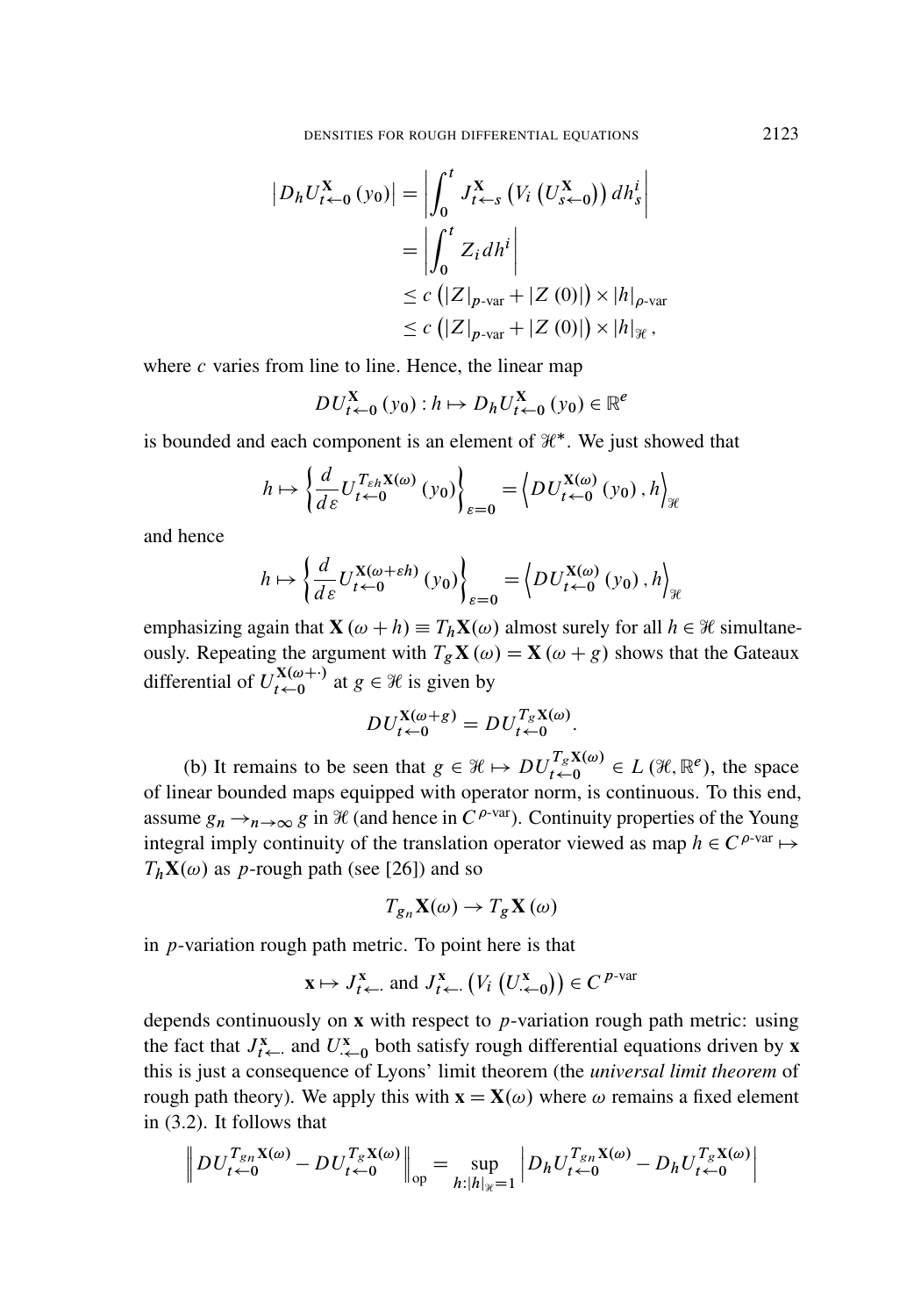and defining  $Z_i^g$  $\mathcal{L}_i^g$  (s)  $\equiv J_{t \leftarrow s}^{T_g \mathbf{X}(\omega)} \left( V_i \left( U_{s \leftarrow 0}^{T_g \mathbf{X}(\omega)} \right) \right)$ , and similarly  $Z_i^{g_n}$  $\binom{g_n}{i}$  (s), the same reasoning as in part (a) leads to the estimate

$$
\left\|DU_{t\leftarrow 0}^{T_{gn}\mathbf{X}(\omega)} - DU_{t\leftarrow 0}^{T_g\mathbf{X}(\omega)}\right\|_{op} \leq c\left(\left|Z^{g_n} - Z^g\right|_{p\text{-var}} + \left|Z^{g_n}\left(0\right) - Z^g\left(0\right)\right|\right).
$$

From the explanations just given this tends to zero as  $n \to \infty$  which establishes continuity of the Gateaux differential, as required, and the proof is finished.  $\Box$ 

#### 4. Conditions on driving process

We now give a complete list of assumptions on the  $(d$ -dimensional) Gaussian driving signal  $(X_t : t \in [0, T])$ . The first condition was already needed in the previous section to show  $\mathcal{H}\text{-differential}$  of RDE solutions driven by X; we repeat it for completeness and to give some additional examples.

CONDITION 2. *Assume that* X *admits a natural lift to a* (*random*) *geometric p*-rough path **X** and  $\exists q : 1/p + 1/q > 1$  *such that* 

$$
\mathcal{H} \hookrightarrow C^{q\text{-var}}([0,T], \mathbb{R}^d).
$$

*At the price of a deterministic time-change* (*cf. following remark*) *we can and will assume that the* p*-variation of* X *is controlled by a* (*random*) *constant times*  $\omega(s, t) = t - s$ , *i.e.* 

(4.2) 
$$
\|\mathbf{X}_{s,t}\|^p = d(\mathbf{X}_s, \mathbf{X}_t)^p = (random \text{ const}) \times \omega(s, t).
$$

*Remark* 1. The natural lift constructed in [12, Prop. 16 applied with  $\rho = 1$ ] satisfies an estimate of form

$$
|d\left(\mathbf{X}_s, \mathbf{X}_t\right)|_{L^q(\mathbb{P})} \lesssim q^{1/2} |R|_{\rho\text{-var},[s,t]}^{1/2}, \ \rho \in [1,2)
$$

from which finite p-variation ( $p > 2\rho$ ) is readily deduced. Using  $|R|_q^{\rho}$  $_{\rho\text{-var;}[s,t]}^{\rho} \leq$  $|R|_0^{\rho}$  $_{\rho\text{-var;[0,t]}}^{\rho}-|R|_{\rho}^{\rho}$  $_{\rho\text{-var;[0,s]}}^{\rho}$  we can define  $\mathbf{X}'$  ( $\cdot$ ) by requiring that

$$
\mathbf{X}(t) \equiv \mathbf{X}'\Big(|R|_{\rho\text{-var};[0,t]}^{\rho}\Big)
$$

so that  $\left| d(\mathbf{X}_s) \right|$  $'_{s}$ ,  $\mathbf{X}'_{t}$  $t'$ )| $L^{q}(\mathbb{P}) \lesssim q^{1/2} |t-s|^{1/(2\rho)}$ . This implies (4.2) for **X'**.

In the Brownian motion case this holds, as already remarked earlier, with  $p = 2 + \varepsilon$  and  $q = 1$ . The same is true for the Brownian bridge and the Ornstein-Uhlenbeck examples discussed in the introduction; although case-by-case verifications are not difficult, there is general criterion on the covariance which implies (4.1), see [12, Prop. 16 applied with  $\rho = 1$ ], which also covers fBM. (In all these examples, (4.2) is satisfied without need of time-change.) Let us give a direct argument for case of fBM which covers any Hurst parameter  $H > 1/4$ . Writing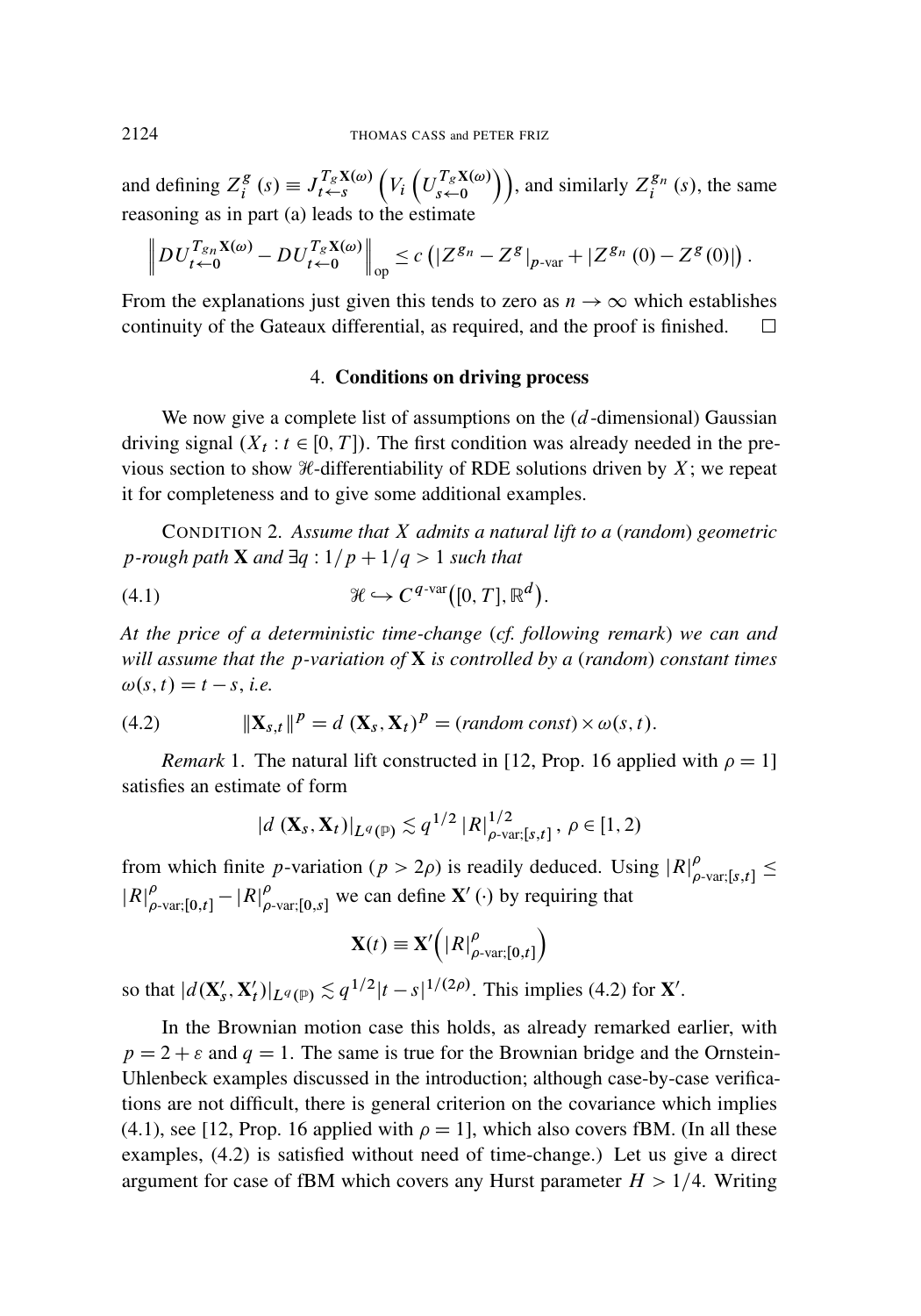$\mathcal{H}^H$  for the Cameron-Martin space of fBM, the variation embedding in [15] gives

$$
\mathcal{H}^H \hookrightarrow C^{q\text{-var}}
$$
 for any  $q > (H + 1/2)^{-1}$ 

At the same time  $[6]$ ,  $[26]$ ,  $[10]$ ,  $[31]$  fBM lifts to a geometric p-rough path for  $p > 1/H$ . By choosing p; q small enough  $1/p + 1/q$  can be made arbitrarily close to  $H + (H + 1/2) = 2H + 1/2 > 1$  and so (4.1) holds indeed for fBM with Hurst parameter  $H > 1/4$ .

CONDITION 3. *Fix*  $T > 0$ *. We assume nondegeneracy on*  $[0, T]$  *in the sense* that for any  $f = (f_1, \ldots, f_d) : [0, T] \rightarrow \mathbb{R}^d$  of finite p-variation<sup>6</sup>

(4.3) 
$$
\left(\int_0^T f dh \equiv \sum_{j=1}^d \int_0^T f_j dh^j = 0 \forall h \in \mathcal{H}\right) \Longrightarrow f \equiv 0 \text{ a.e.}
$$

Fractional Brownian motion, for instance, satisfies this nondegeneracy condition simply because  $C_0^1([0,T], \mathbb{R}^d) \subset \mathcal{H}^H$ , cf. [14], which implies that any such f is orthogonal to a dense subset of  $L^2[0,T]$  and hence 0 almost everywhere on  $[0, T]$ . Similar reasoning shows that an Ornstein-Uhlenbeck process, or a Brownian bridge which returns to zero *after* time T, satisfies Condition 3; while a Brownian bridge which returns to zero *at* time T is ruled out. Condition 3 already appeared in [3] which is also where the reader can find some further remarks and ramifications. Let us just note that (i) nondegeneracy on [0, T] implies nondegeneracy on [0, t] for any  $t \in (0, T]$ , (ii) for continuous f the conclusion reads  $f \equiv 0$ , and (iii) that the quantifies  $\forall h \in \mathcal{H}$  can be relaxed to the quantifier "for all h in some orthonormal basis of  $\mathcal{H}$ ", as is easily seen by continuity of the Young-integral  $\int_0^T f dh$  with respect to  $h \in \mathcal{H} \hookrightarrow C^{q\text{-var}}$ .

CONDITION 4 ("0-1 law"). *The germ*  $\sigma$ -algebra  $\bigcap_{t>0} \sigma(X_s : s \in [0, t])$  con*tains only events of probability zero or one.*

When  $X$  is Brownian motion, this is the well-known Blumenthal zero-one law. More generally, it holds whenever  $X$  is an adapted functional of Brownian motion, including all examples (such as fBM) in which  $X$  has a Volterra presentation [7]

$$
X_t = \int_0^t K(t,s) dB_s.
$$

(Nothing is assumed on  $K$  other than having the above Wiener-Itô integral welldefined.) The 0-1 law also holds when  $X$  is the strong solution of an SDE driven by Brownian motion; this includes the Ornstein-Uhlenbeck and Brownian bridge examples. An example where the 0-1 law fails is given by the *random-ray*  $X : t \mapsto$ 

:

 $6$ This guarantees, together with Condition 2, that the integral in  $(4.3)$  is well-defined in Young sense.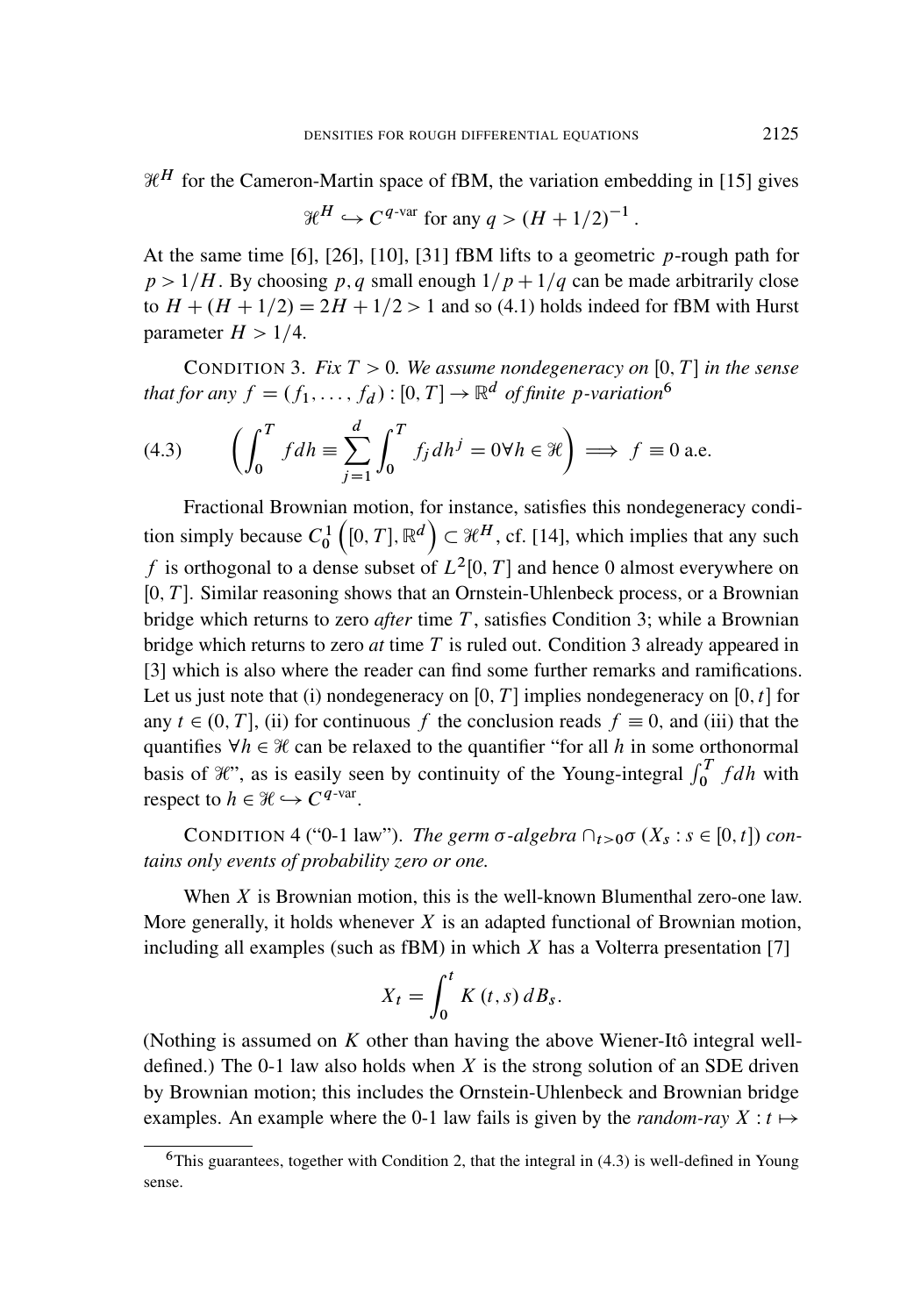$tB_T(\omega)$  in which case the germ-event  $\{\omega : dX_t(\omega)/dt\}_{t=0+} \geq 0\}$  has probability  $1/2$ . (In fact, sample path differentiability at  $0+$  implies nontriviality of the germ  $\sigma$ -algebra see [9] and references therein.) We observe that the random ray example is (a) already ruled out by Condition 3 and (b) should be ruled out anyway since it does not trigger to the bracket phenomenon needed for a Hörmander statement.

The next condition expresses some sort of scaled support statement at  $t = 0+$ and is precisely what is needed in the last part (Step 4) in the proof of Theorem 1 below. We give examples and easier-to-check conditions below. To state it, we recall  $[23, Th. 2.2.1]$  that a geometric p-rough path x lifts uniquely lifts uniquely and continuously (with respect to homogeneous  $p$ -variation distances) to a path in the free step- $N$  nilpotent group<sup>7</sup>, say

$$
S_N(\mathbf{x}) \in C_0^{p\text{-var}}\left([0,T], G^N(\mathbb{R}^d)\right) \text{ for } N \geq [p].
$$

We also recall that  $G^N(\mathbb{R}^d)$  carries a dilation operator  $\delta$  which generalizes scalar multiplication on  $\mathbb{R}^d$ .

CONDITION 5. Assume there exists  $H \in (0, 1)$  such that (i) for all fixed  $N \geq [p]$ , *writing*  $\tilde{\mathbf{X}} = S_N(\mathbf{X})$ , *all*  $g \in G^N(\mathbb{R}^d)$  *and for all*  $\varepsilon > 0$ ,

$$
\liminf_{n\to\infty}\mathbb{P}\left(d\left(\delta_n\mu\tilde{\mathbf{X}}_{1/n},g\right)<\varepsilon\right)>0.
$$

(ii)  $Hp < 1 + \frac{1}{r}$  where  $r \in \mathbb{N}$  is such that in Hörmander's condition (1.1), *full span is* achieved with  $\{V_1, \ldots, V_d\} \vert_{y_0}$  and bracket vector fields  $[V_{i_1,1}, V_{i_2, \ldots}]] \vert_{y_0}$  involving *up to* r *brackets.*

PROPOSITION 3. *Let* B *denote* d*-dimensional fractional Brownian motion with fixed Hurst parameter*  $H \in (1/4, 1)$  *and consider the lift to a (random) geometric* p-rough path, denoted by  $X = B$ , with  $p < 4$ . Then it satisfies Condition 5.

*Remark* 2. Brownian motion is covered with  $H = 1/2$ .

*Proof.* Write  $\mathbf{\tilde{B}} = S_N (\mathbf{B})$ . From Section 3, and the references therein, the support of the law of **B** w.r.t. homogeneous  $p$ -variation distance is

$$
C_0^{0,p\text{-}\mathrm{var}}\left([0,T],G^{\llbracket p\rrbracket}(\mathbb{R}^d)\right),\,
$$

that is, the closure of lifted smooth path started at 0 with respect to homogeneous p-variation distance [23], [12]. By continuity of  $S_N$  [23, Th. 2.2.1] followed by evaluation of the path at time 1 it follows that the support of the law of  $\tilde{B}_1$  is full, that is, equal to  $G^N(\mathbb{R}^d)$ . On the other hand, fractional scaling

$$
\left(n^H B_{t/n} : t \ge 0\right) \stackrel{D}{=} \left(B_t : t \ge 0\right)
$$

<sup>&</sup>lt;sup>7</sup>The 0 in  $C_0^{p\text{-var}}$  indicates that  $\mathbf{X}_0$  is started at the unit element in the group.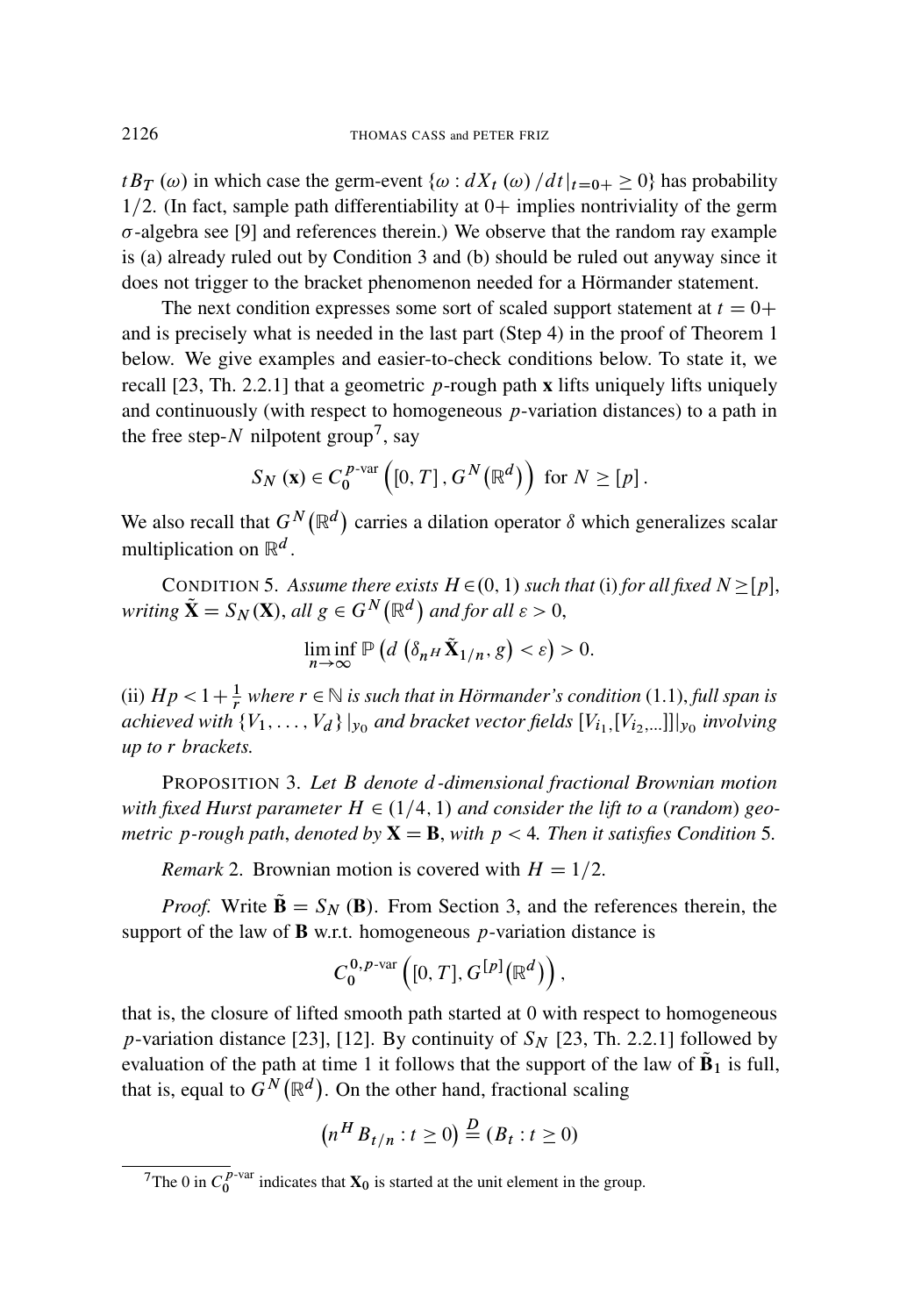implies 
$$
\delta_{nH} \tilde{\mathbf{B}}_{1/n} \stackrel{\text{D}}{=} \tilde{\mathbf{B}}_1
$$
 and so, thanks to full support of  $\tilde{\mathbf{B}}_1$ ,  
\n
$$
\liminf_{n \to \infty} \mathbb{P}\left(d\left(\delta_{nH} \tilde{\mathbf{B}}_{1/n}, g\right) < \varepsilon\right) = \mathbb{P}\left(d\left(\tilde{\mathbf{B}}_{1}, g\right) < \varepsilon\right) > 0.
$$

Part (ii) in Condition 5 is harmless to check: an immediate application of Kolmogorov's criterion shows that  $1/p$ , the Hölder-exponent of fractional Brownian sample paths, can be taken to be anything strictly less than  $H$ . In particular, this allows us to choose  $p(> 1/H)$  small enough such that  $1 < Hp \leq 1+1/r$ .

Although scaling was important in the previous proof, it is only used at times near  $0+$ . One thus suspects that every other Gaussian signal X which scales similarly (on the level of  $N<sup>th</sup>$  iterated integrals!) also satisfies Condition 5. To make this precise we need

**THEOREM 2** ([12]). Let  $(X, Y) = (X^1, Y^1, \dots, X^d, Y^d)$  be a centered con*tinuous Gaussian process on* [0, 1] *such that*  $(X^i, Y^i)$  *are independent for*  $i =$ 1,..., d. Let  $\rho \in [1, 2)$  and assume the covariance of  $(X, Y)$ , as function on  $[0, 1]^2$ , *is of finite*  $\rho$ -variation (*in* 2*D* sense<sup>8</sup>). Then, for every  $p > 2\rho$ , *X* and *Y* can be *lifted to geometric* p*-rough paths denoted* X *and* Y*. Moreover*, *there exists positive constants*  $\theta = \theta(p, \rho)$  and  $C = C(p, \rho, K)$  with  $|R_{(X,Y)}|_{\rho \text{-}\text{var};[0,1]^2} \leq K$  so that *for all*  $q \in [1,\infty)$ ,

$$
\left|d_{p\text{-var}}\left(\mathbf{X},\mathbf{Y}\right)\right|_{L^q(\mathbb{P})}\leq C\sqrt{q}\left|R_{X-Y}\right|_{\infty;\left[0,1\right]^2}^{\theta}.
$$

(Note that  $R_{X-Y}(s, t)$  is a diagonal matrix with entries depending on s, t.)

COROLLARY 1. Let  $(X, B)$  *satisfy the conditions of the previous theorem and assume that* B *is a* (d*-dimensional*) *fractional Brownian motion with fixed Hurst parameter*  $H \in (1/4, 1)$ *. Assume in addition that* 

(4.4) 
$$
n^{2H} |R_{X-B}|_{\infty;[0,1/n]^2} \to 0.
$$

*Then Condition* 5 *holds.*

*Proof.* With focus on one diagonal entry and with mild abuse of notation (writing X, B instead of  $X^i$ ,  $B^i$ ...)

$$
n^{2H} |R_{X-B}|_{\infty;[0,1/n]^2} = \sup_{s,t \in [0,1]} \mathbb{E}\left[n^H (X_{s/n} - B_{s/n}) n^H (X_{t/n} - B_{t/n})\right]
$$

which can be rewritten in terms of the rescaled process  $X^{(n)} = n^H X_{1/n}$ , and similarly for  $B$ , as

$$
\sup_{s,t\in[0,1]}\mathbb{E}\left[\left(X_s^{(n)}-B_s^{(n)}\right)\left(X_t^{(n)}-B_t^{(n)}\right)\right]=|R_{X^{(n)}-B^{(n)}}|_{\infty;[0,1]^2}.
$$

<sup>&</sup>lt;sup>8</sup>Given a function f from  $[0, 1]^2$  into some normed space, its variation (in the 2D sense!) is an immediate generalization of the standard definition but based on "rectangular increments" over  $[a, b) \times [c, d)$  of the form  $f (b, d) + f (a, c) - f(a, d) - f(b, c)$ .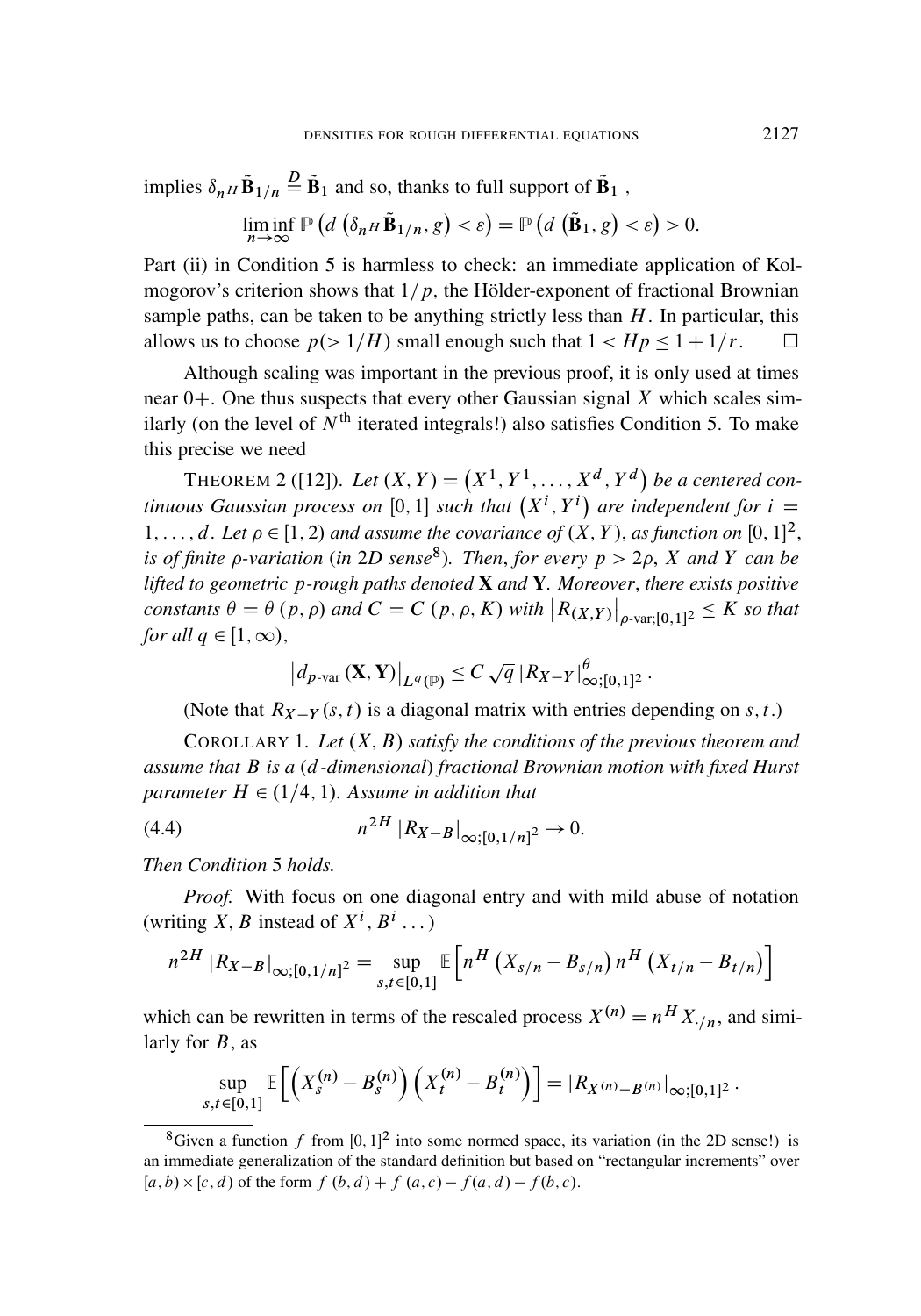By assumption and the previous theorem, this entails that

$$
d_{p\text{-var}}(\mathbf{X}^{(n)}, \mathbf{B}^{(n)}) \to 0
$$
 in probability.

By continuity of  $S_N$ , still writing  $\tilde{\mathbf{X}}^{(n)} = S_N(\mathbf{X}^{(n)})$  for fixed N, and similarly for  $\mathbf{B}^{(n)}$ , we have

$$
d\left(\tilde{\mathbf{X}}_1^{(n)}, \tilde{\mathbf{B}}_1^{(n)}\right) \leq d_{p\text{-var;[0,1]}}\left(\tilde{\mathbf{X}}^{(n)}, \tilde{\mathbf{B}}^{(n)}\right) \to 0 \text{ in probability.}
$$

But then

$$
\mathbb{P}\left(d\left(\delta_{n^H}\tilde{\mathbf{X}}_{1/n},g\right)<\varepsilon\right) = \mathbb{P}\left(d\left(\tilde{\mathbf{X}}_1^{(n)},g\right)<\varepsilon\right) \\
\geq \mathbb{P}\left(d\left(\tilde{\mathbf{X}}_1^{(n)},\tilde{\mathbf{B}}_1^{(n)}\right)+d\left(\tilde{\mathbf{B}}_1^{(n)},g\right)<\varepsilon\right) \\
\geq \mathbb{P}\left(d\left(\tilde{\mathbf{B}}_1^{(n)},g\right)<\varepsilon/2\right)-\mathbb{P}\left(d\left(\tilde{\mathbf{X}}_1^{(n)},\tilde{\mathbf{B}}_1^{(n)}\right)>\varepsilon/2\right)
$$

and so

$$
\liminf_{n \to \infty} \mathbb{P}\left(d\left(\delta_{n^H}\tilde{\mathbf{X}}_{1/n}, g\right) < \varepsilon\right) \geq \liminf_{n \to \infty} \mathbb{P}\left(d\left(\tilde{\mathbf{B}}_1^{(n)}, g\right) < \varepsilon/2\right)
$$

and this is positive by the example in which we discussed the case of  $\bf{B}$  resp.  $\bf{\tilde{B}}$ . The proof is finished.  $\Box$ 

#### 5. Taylor expansions for rough differential equations

Given a smooth vector field W and smooth driving signal  $x(\cdot)$  for the ODE  $dy = V(y) dx$ , it follows from (2.2) that

$$
J_{0 \leftarrow t}^{x} (W (y_{t}^{x})) = W (y_{0}) + \int_{0}^{t} J_{0 \leftarrow s}^{x} ([V_{i}, W] (y_{s}^{x})) dx_{s}^{i},
$$

where Einstein's summation convention is used throughout. Iterated use of this leads to the Taylor expansion

$$
J_{0 \leftarrow t}^{x} (W (y_{t}^{x})) = W|_{y_{0}} + [V_{i}, W]|_{y_{0}} \mathbf{x}_{0,t}^{1;i}
$$
  
+  $[V_{i}, [V_{j}, W]]|_{y_{0}} \mathbf{x}_{0,t}^{2;i,j}$   
+ ...  
+  $[V_{i_{1}}, \dots [V_{i_{N}}, W]]|_{y_{0}} \mathbf{x}_{0,t}^{N;i_{1},...,i_{N}}$   
+ ... ,

where  $\mathbf{x}_{0,t}$  denotes the signature of  $x \cdot (.) |_{[0,t]}$  in  $\mathbb{R}^d \oplus (\mathbb{R}^d)^{\otimes 2} \oplus \cdots \oplus (\mathbb{R}^d)^{\otimes N}$  $\oplus$ ... (Note that such an expansion makes immediate sense when x is replaced by a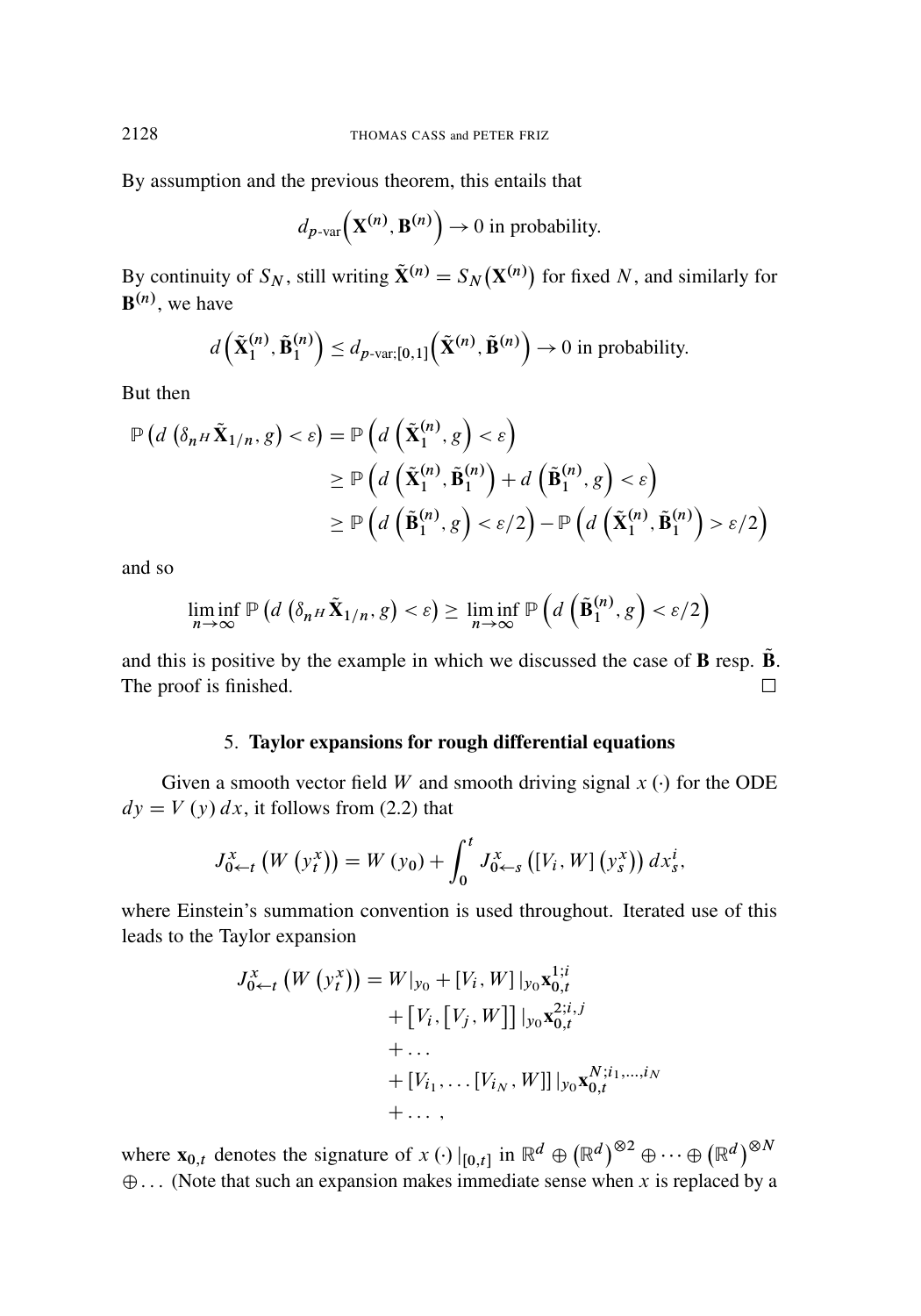weak geometric p-rough path x.)<sup>9</sup> It will be convenient to express  $J_{0 \leftarrow t}^x(W(y_t^x))$ as solution of some ODE of form  $dz = \hat{V}(z)dx$ . This is accomplished by setting

$$
z := (z^1, z^2, z^3) := (y^x, J_{0 \leftarrow t}^x, J_{0 \leftarrow t}^x (W (y_t^x))) \in \mathbb{R}^e \oplus \mathbb{R}^{e \times e} \oplus \mathbb{R}^e
$$

Noting that  $J_{0\leftarrow t}^x(W(y_t^x))$  is given by  $z^2 \cdot W(z^1)$  in terms of matrix multiplication we have

$$
dz^{1} = V_{i} (z^{1}) dx^{i}
$$
  
\n
$$
dz^{2} = -z^{2} \cdot DV_{i} (z^{1}) dx^{i}
$$
  
\n
$$
dz^{3} = (dz^{2}) \cdot W (z^{1}) + z^{2} \cdot d (W (z^{1}))
$$
  
\n
$$
= z^{2} \cdot (-DV_{i} (z^{1}) \cdot W (z^{1}) + DW (z^{1}) \cdot V_{i} (z^{1})) dx^{i}
$$
  
\n
$$
= z^{2} \cdot [V_{i}, W] |_{z^{1}} dx^{i}
$$

started from  $(y_0, I, W(y_0))$  where I denotes the identity matrix in  $\mathbb{R}^{e \times e}$  and we see that  $\hat{V}$  is given by

(5.1) 
$$
\hat{V}_i(z^1, z^2, z^3) = \begin{pmatrix} V_i(z^1) \\ -z^2 \cdot DV_i(z^1) \\ z^2 \cdot [V_i, W](z_1) \end{pmatrix}, \quad i = 1, ..., d.
$$

Let us now consider the corresponding rough differential equation,  $dz = \hat{V}(z)dx$ where x is weak geometric  $p$ -rough path.

LEMMA 1. Assume  $V_1, \ldots, V_d, W$  are smooth vector fields, bounded with all *derivatives bounded. Then*  $\hat{V} = (\hat{V}_1, \ldots, \hat{V}_d)$  *is a collection of smooth (possibly unbounded*) *vector fields but explosion does not occur. More precisely*, *there exists a unique* RDE *solution to*  $dz = \hat{V}(z)d\mathbf{x}$  *on any compact time interval* [0, T]. *In* fact, for some increasing function  $\varphi$  from  $\mathbb{R}^+$  into itself

$$
|z|_{\infty;[0,t]} \leq \varphi(M) \text{ when } ||\mathbf{x}||_{p\text{-var};[0,t]} \leq M.
$$

*Proof.* Smoothness of  $\hat{V}$  is obvious and so the RDE  $dz = \hat{V}(z)d\mathbf{x}$  has a solution up to some possible explosion time. From the particular structure of  $\hat{V}$ we now argue that explosion cannot occur in finite time:  $z<sup>1</sup>$  does not explode as it is a genuine RDE solution along bounded vector fields with bounded derivatives of all orders (in fact,  $Lip^{\gamma-1}$  in the sense of Stein,  $\gamma > p$  would be sufficient for nonexplosion of  $z^1$ ).

Secondly,  $z^2$  does not explode as it satisfies a linear RDE (cf. [23]) driven by some rough path  $M^x$  as already remarked in the proof of Proposition 1). Clearly then,  $z^3 = z^2 \cdot W(z^1)$  where W is a bounded vector fields cannot explode. More

:

 $^{9}$ By definition, such a p-rough path takes values in the step-[p] tensor algebra but recall that there is a unique lift to the step-N group for any  $N > [p]$ .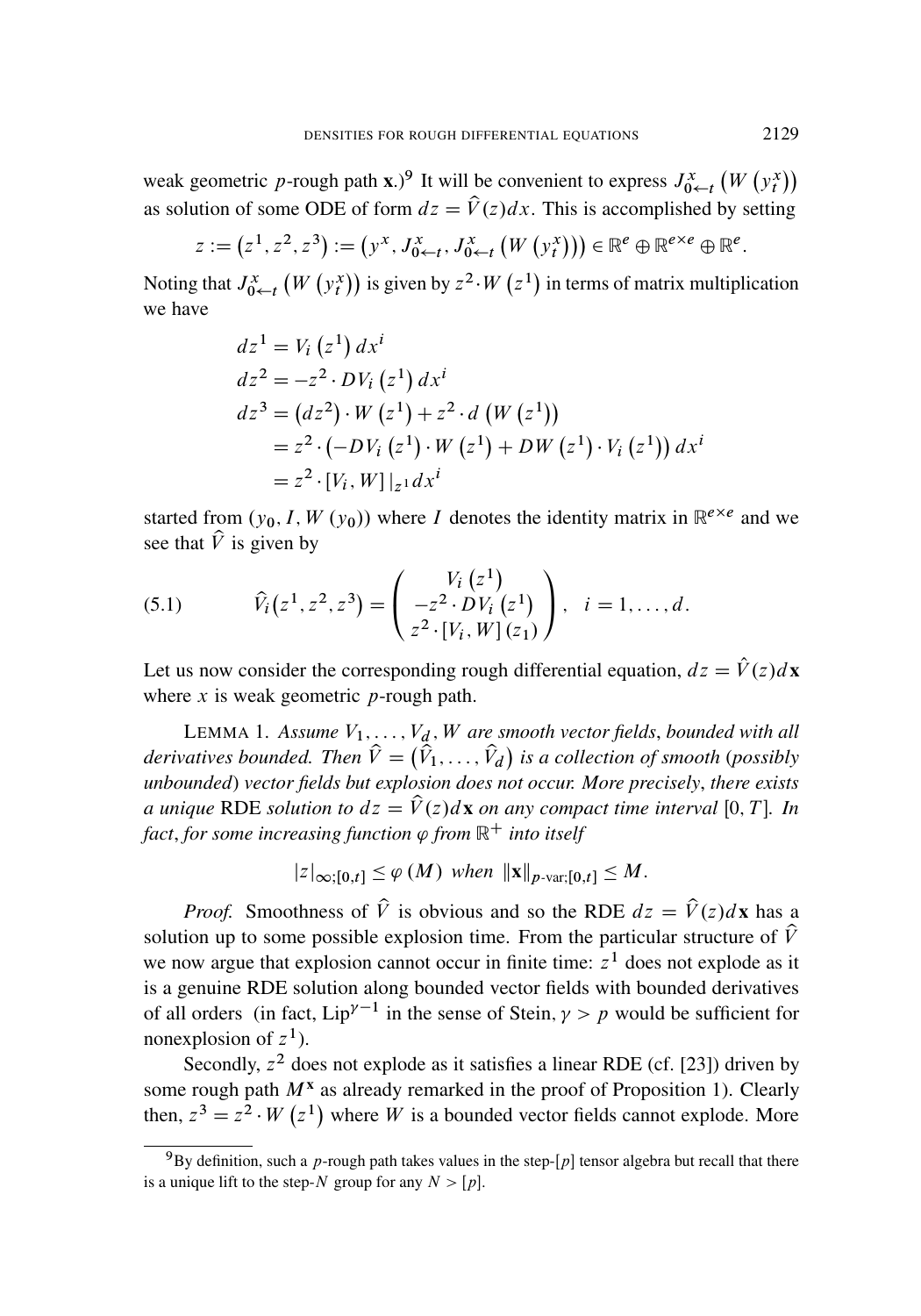precisely, using the estimates for RDE solutions driven along Lip- respectively linear vector fields (see [16] and [23]) it is clear that  $z$  remains in a ball of radius only depending on M if  $||\mathbf{x}||_{p\text{-}\text{var};[0,t]} \leq M$ .

Let us make the following definitions: given  $(m - 1)$ -times differentiable vector fields  $V = (V_1, \dots, V_d)$  on  $\mathbb{R}^e$ ,  $\mathbf{g} \in \bigoplus_{k=0}^m (\mathbb{R}^d)^{\otimes k}$  and  $y \in \mathbb{R}^e$  we write

$$
\mathscr{E}_{(V)}(y,\mathbf{g}) := \sum_{k=1}^{m} \sum_{\substack{i_1,\dots,i_k\\ \in \{1,\dots,d\}}} \mathbf{g}^{k,i_1,\dots,i_k} V_{i_1} \dots V_{i_k} I(y).
$$

(Here I denote the identity function on  $\mathbb{R}^e$  and vector fields identified with first order differential operators.) In a similar spirit, given another sufficiently smooth vector field W we first write

$$
[V_{i_1}, V_{i_2}, \dots V_{i_k}, W] := [V_{i_1}, [V_{i_2}, \dots [V_{i_k}, W] \dots ]]
$$

and then

$$
(5.2) \quad \mathbf{g}^k \cdot [V, \dots, V, W]|_{y_0} := \sum_{\substack{i_1, \dots, i_k \\ \in \{1, \dots, d\}}} \mathbf{g}^{k, i_1, \dots, i_k} [V_{i_1}, V_{i_2}, \dots V_{i_k}, W] I(y_0)
$$

with the convention that  $\mathbf{g}^0 \cdot V_k = V_k$ . The following result is an Euler-estimate for the rough differential equation  $dy = V(y) dx$ ; a special case of [16, Th. 19] and included for the reader's convenience.

THEOREM 3 (Euler estimate for RDEs). Let  $p \geq 1$  and fix Lip<sup> $\infty$ </sup>-vector fields  $V_1, \ldots, V_d$  on  $\mathbb{R}^e$ . Let **x** be a weak geometric p-rough path whose p-variation is *controlled by*  $\omega(s, t) = t - s$  *so that* 

for all 
$$
0 \le s \le t \le 1 : ||\mathbf{x}_{s,t}||^p \le M\omega(s,t)
$$
.

*Then, for any integer*  $m > p - 1$  *and all*  $0 \le s \le t \le 1$ ,

$$
\left|y_{s,t} - \mathcal{E}_{(V)}\left(y_s, S_m\left(\mathbf{x}\right)_{s,t}\right)\right| \leq C \omega(s,t)^{\theta} \text{ with } \theta = \frac{m+1}{p} > 1
$$

*where*  $C = C(M)$ , *a constant which may also depend on* N, p, y<sub>0</sub> *and*  $V_1, \ldots, V_d$ .

COROLLARY 2 (Localized Euler Estimates). *With the assumptions of the previous theorem*, *consider*

$$
dz = \hat{V}(z)d\mathbf{x}
$$

where  $\hat{V} = (\hat{V}_1, \ldots, \hat{V}_d)$  is a collection of smooth (possibly unbounded) vector *fields, nonexplosive in the sense that*  $|z|_{\infty;[0,1]} \leq \varphi(M)$  *for some increasing function*  $\varphi$ *. Then for all*  $t \in [0, 1]$ 

$$
\left| z_{0,t} - \mathscr{E}_{(\widehat{V})} \left( z_0, S_m \left( \mathbf{x} \right)_{0,t} \right) \right| \leq C \left( M \right) \times t^{\frac{m+1}{p}}.
$$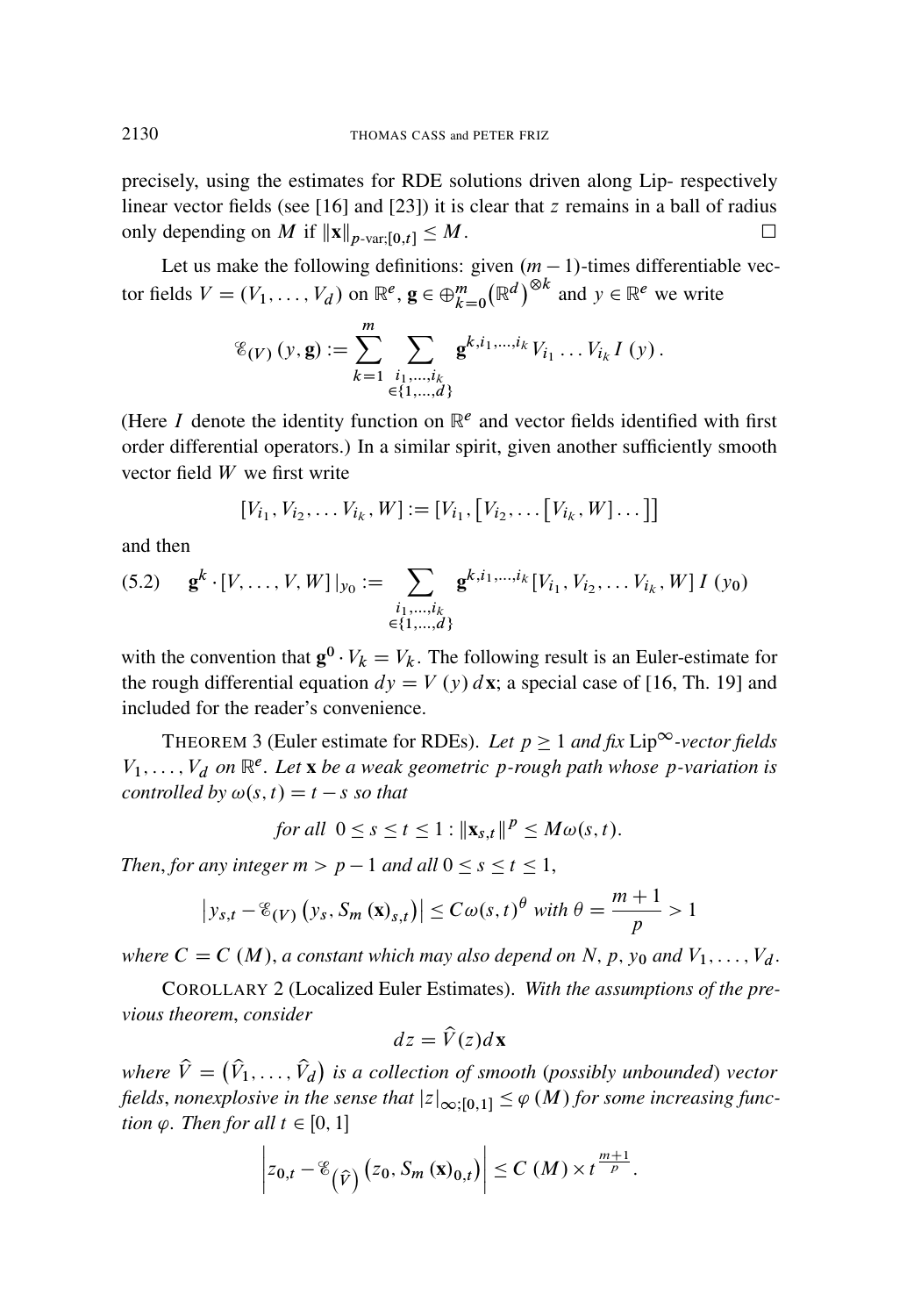*Proof.* We can replace  $\hat{V}$  by (compactly supported) vector fields  $\tilde{V}$  such that  $\hat{V} \equiv \tilde{V}$  on the ball  $B(0, \varphi(M))$ .

After this localization we apply the previous theorem.  $\Box$ 

LEMMA 2. *Let* f *be a smooth function on* R e *lifted to a smooth function on*  $\mathbb{R}^e \oplus \mathbb{R}^{e \times e} \oplus \mathbb{R}^e$  by

$$
\hat{f}(z^1, z^2, z^3) = f(z^3).
$$

*Viewing vector fields as first order differential operators*, *we have*

$$
\hat{V}_{i_1} \dots \hat{V}_{i_N}|_{z_0} \hat{f} = [V_{i_1}, \dots, V_{i_N}, W]|_{y_0} f.
$$

*As a consequence*, *for any element*

$$
S_m(\mathbf{x})_{0,t} = \left(\mathbf{x}_{0,t}^k : k \in \{0, 1, \dots, m\}\right) \in G^m(\mathbb{R}^d),
$$

*we have*

$$
\left|z_t^3 - W\big|_{y_0} - \sum_{k=1}^m \mathbf{x}_{0,t}^k \cdot [V, \ldots, V, W]\big|_{y_0}\right| \leq \left|z_{0,t} - \mathscr{E}_{(\widehat{V})} (z_0, S_m(\mathbf{x})_{0,t})\right|.
$$

*Proof.* Taylor expansion of the evolution equation of  $z^3(t)$  shows that

$$
\hat{V}_{i_1} \dots \hat{V}_{i_N} |_{z_0} f = [V_{i_1}, \dots, V_{i_N}, W] |_{y_0} f,
$$

as required.  $\Box$ 

COROLLARY 3. *Fix*  $a \in \mathcal{T}_{y_0} \mathbb{R}^e \cong \mathbb{R}^e$  *with*  $|a| = 1$ . Let  $p > 1$  and **X** be *a random geometric* p*-rough path whose* p*-variation is controlled by a* (*random*) *constant times*  $\omega(s, t) = t - s$  *so that* 

$$
\|\mathbf{X}\|_{1/p\text{-H\"{o}l};[0,1]} \equiv \sup_{0\leq s\leq t\leq 1} \|\mathbf{X}_{s,t}\| / |t-s|^{1/p} < \infty \text{ a.s.}
$$

*Assume that for some*  $H \in (0, 1)$ *, we have*  $Hp < 1 + 1/m$ *. Then, writing* y *for the solution to the random* RDE  $dy = V(y) dX$  *started at*  $y_0$ *, and J for the Jacobian of its flow*, *we have*

$$
\mathbb{P}\bigg[\Big|a^T J_{0 \leftarrow t} \left(W(y_t)\right) - \sum_{k=0}^m a^T \big(\mathbf{X}_{0,t}^k \cdot [V, \dots, V, W]|_{y_0}\big)\Big|_{t=1/n} > \frac{\varepsilon}{2} n^{-m} \bigg] \to 0
$$

*with*  $n \rightarrow \infty$ .

*Proof.* From [14], Wiener's characterization applies to geometric rough paths,  $p > 1$ , and in particular

$$
\mathbb{P}\left[\|\mathbf{X}\|_{1/p\text{-H\"ol};[0,1/n]}\geq 1\right]=o(1) \text{ i.e.} \to 0 \text{ as } n\to\infty.
$$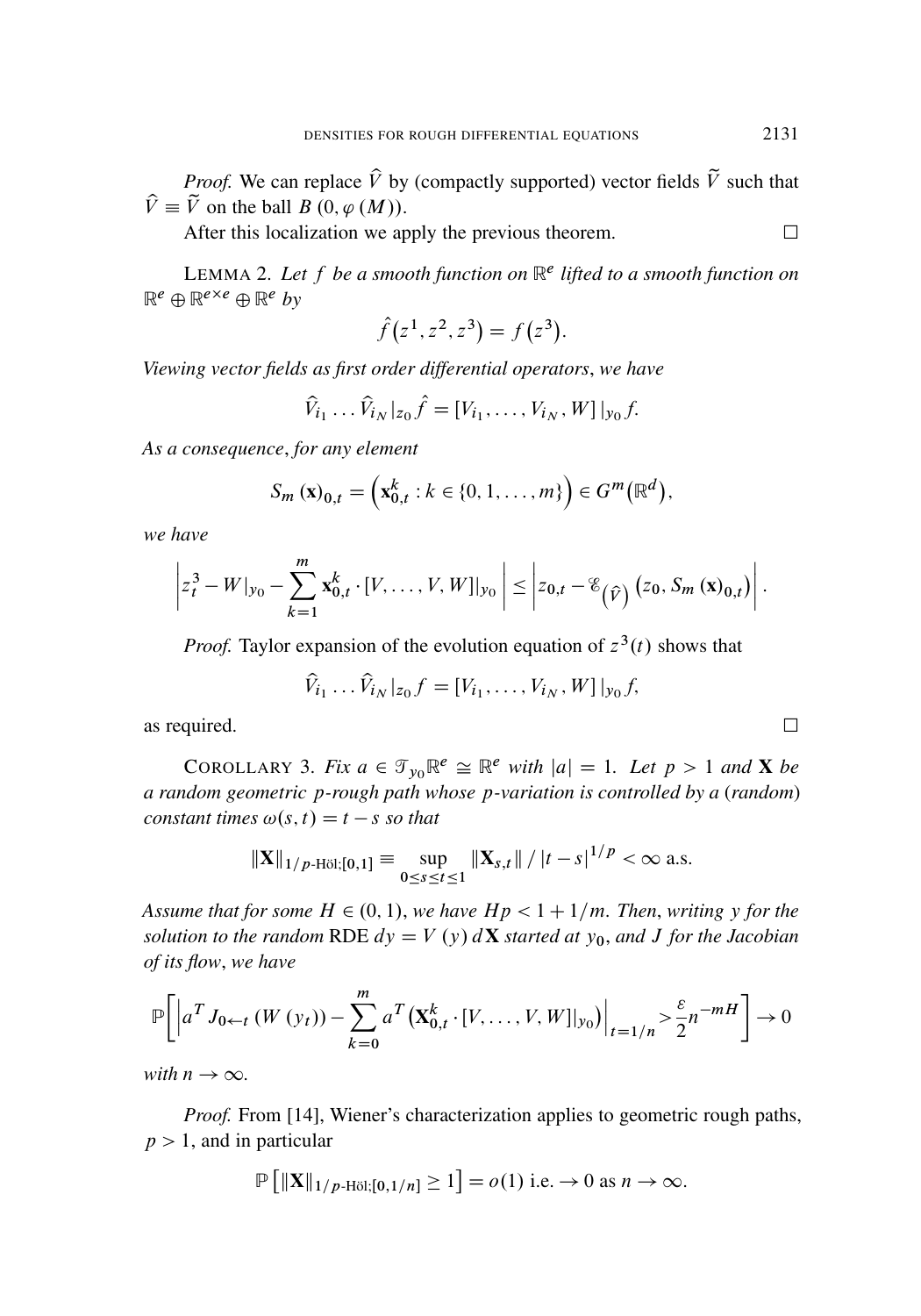We then bound

$$
\mathbb{P}\bigg[\Big|a^T J_{0 \leftarrow t} \left(W\left(y_t\right)\right) - \sum_{k=0}^m a^T \big(\mathbf{X}_{0,t}^k \cdot [V, \dots, V, W]|_{y_0}\big)\Big|_{t=1/n} > \frac{\varepsilon}{2} n^{-m} \bigg]
$$

from above by

$$
\mathbb{P}\Big[\Big|a^T J_{0 \leftarrow t} \left(W(y_t)\right) - \sum_{k=0}^m a^T \left(\mathbf{X}_{0,t}^k \cdot [V, \dots, V, W]|_{y_0}\right)\Big|_{t=1/n}
$$
\n
$$
> \frac{\varepsilon}{2} n^{-m} H; \|\mathbf{X}\|_{1/p\text{-H\"ol};[0,1/n]} \le 1 \Big]
$$
\n
$$
+ \mathbb{P}[\|\mathbf{X}\|_{1/p\text{-H\"ol};[0,1/n]} \ge 1] \qquad \text{then, using } |a| = 1 \text{ and the previous lemma,}
$$
\n
$$
\le \mathbb{P}\Big[\Big|z_{0,1/n} - \mathcal{E}_{(\widehat{V})}(z_0, S_m(\mathbf{X})_{0,1/n})\Big| > \frac{\varepsilon}{2} n^{-m} H; \|\mathbf{X}\|_{1/p\text{-H\"ol};[0,1/n]} \le 1 \Big] + o(1)
$$
\n
$$
\le \mathbb{P}\Big[C(1) \times \left(\frac{1}{n}\right)^{\frac{m+1}{p}} > \frac{\varepsilon}{2} n^{-m} H \Big] + o(1) \text{ using the localized Euler estimates.}
$$

The probability of the (deterministic) event

$$
C(1)\left(\frac{1}{n}\right)^{\frac{m+1}{p}} > \frac{\varepsilon}{2}\left(\frac{1}{n}\right)^{mH}
$$

will be zero for *n* large enough provided  $\frac{m+1}{p} > mH$  which is what we assumed.  $\Box$ 

#### 6. On Hörmander's condition

Let  $V = (V_1, \ldots, V_d)$  denote a collection of smooth vector fields defined in a neighborhood of  $y_0 \in \mathbb{R}^e$ . Given a multi-index  $I = (i_1, \ldots, i_k) \in \{1, \ldots, d\}^k$ , with length  $|I| = k$ , the vector field  $V_I$  is defined by iterated Lie brackets

(6.1) 
$$
V_I := [V_{i_1}, V_{i_2}, \dots, V_{i_k}] \equiv [V_{i_1}, [V_{i_2}, \dots, [V_{i_{k-1}}, V_{i_k}] \dots].
$$

If W is another smooth vector field defined in a neighborhood of  $y_0 \in \mathbb{R}^e$  we write<sup>10</sup>

$$
\underbrace{a}_{\in(\mathbb{R}^d)} \cdot \underbrace{[V, \dots, V, W]}_{\text{length } k} := \sum_{\substack{i_1, \dots, i_{k-1} \\ \in \{1, \dots, d\}}} a^{i_1, \dots, i_{k-1}} [V_{i_1}, V_{i_2}, \dots, V_{i_{k-1}}, W].
$$

Recall that the step-r free nilpotent group with d generators,  $G^r(\mathbb{R}^d)$ , was realized as a submanifold of the tensor algebra

$$
T^{(r)}(\mathbb{R}^d) \equiv \bigoplus_{k=0}^r (\mathbb{R}^d)^{\otimes k}.
$$

<sup>10</sup>We introduced this notation already in the previous section; cf. (5.2).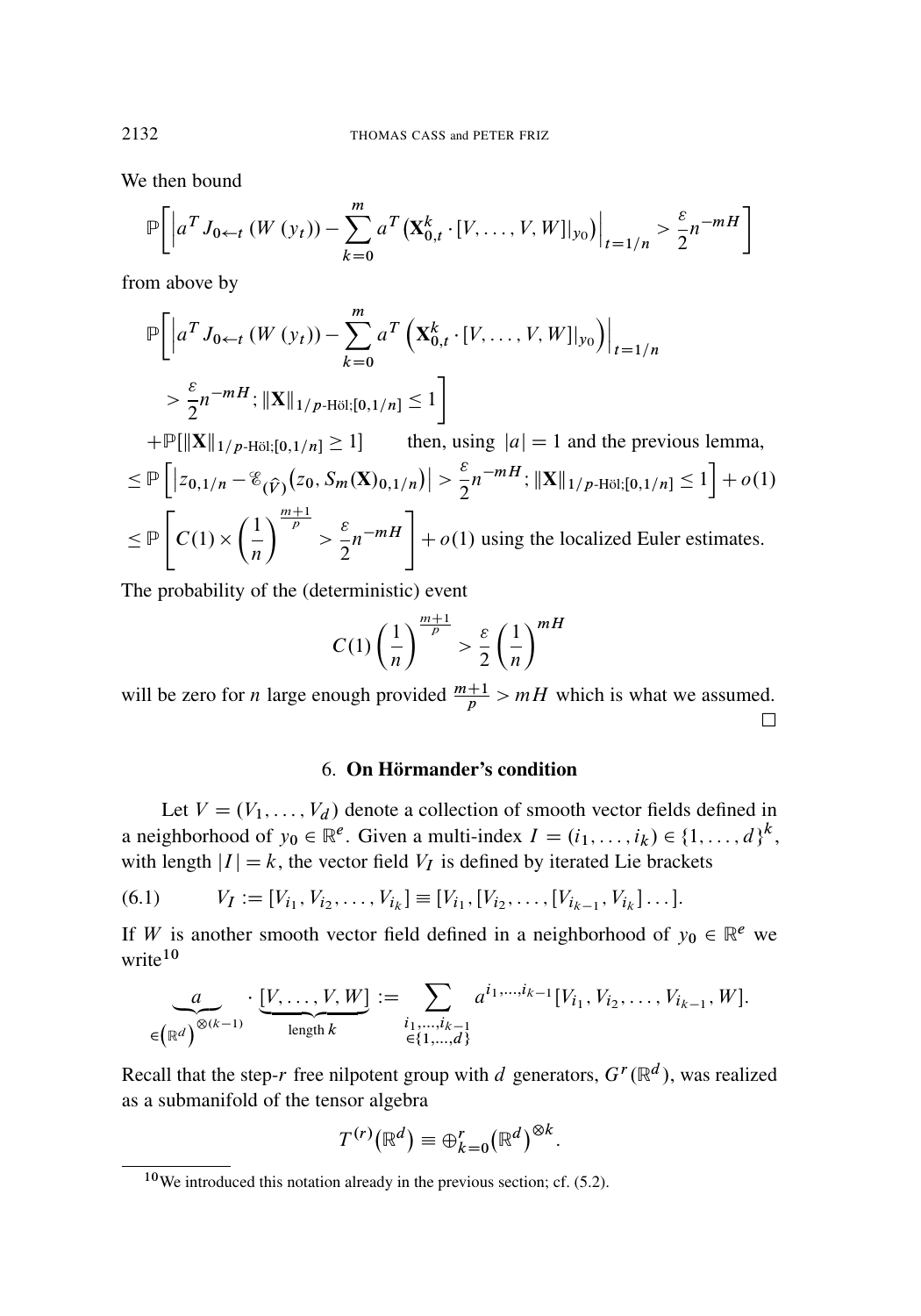*Definition* 2. Given  $r \in \mathbb{N}$  we say that condition  $(H)_r$  holds at  $y_0 \in \mathbb{R}^e$  if

(6.2) 
$$
\text{span}\left\{V_I|_{y_0}: |I| \leq r\right\} = \mathcal{T}_{y_0} \mathbb{R}^e \cong \mathbb{R}^e.
$$

Similarly, we say that  $(HT)_r$  holds at  $y_0$  if the span of

(6.3) 
$$
\left\{\pi_{k-1}(\mathbf{g})\cdot[\underbrace{V,\ldots,V,V_i}_{\text{length }k}]\big|_{y_0}:k=1,\ldots,r; i=1,\ldots,d, \mathbf{g}\in G^{r-1}(\mathbb{R}^d)\right\}
$$

equals  $\mathcal{T}_{y_0} \mathbb{R}^e \cong \mathbb{R}^e$ . Hörmander's condition (H) is satisfied at  $y_0$  if and only if (H)<sub>r</sub> holds for some  $r \in \mathbb{N}$ . Similarly, we say that the Hörmander-type condition (HT) is satisfied at  $y_0$  if and only if  $(HT)_r$  holds for some  $r \in \mathbb{N}$ . (When no confusion arises we omit reference to  $y_0$ .)

PROPOSITION 4. *For any fixed*  $r \in \mathbb{N}$ , *the span of* (6.2) *equals the span of* (6.3)*.* Consequently, *Hörmander's condition* (*H*) at  $y_0$  *is equivalent to the Hörmandertype condition* (HT) *at*  $y_0$ *.* 

*Proof.* We first make the trivial observation that  $(HT)_r$  implies  $(H)_r$  for any  $r \in \mathbb{N}$ . For the converse, fixing a multi-index  $I = (i_1, \ldots, i_{k-1}, i_k)$  of length  $k \le r$ and writing  $e_1, \ldots e_d$  for the canonical basis of  $\mathbb{R}^d$  define

$$
\mathbf{g} = \mathbf{g}(t_1, \dots, t_{k-1})
$$
  
=  $\exp(t_1 e_{i_1}) \otimes \cdots \otimes \exp(t_{k-1} e_{i_{k-1}})$   
 $\in G^{r-1}(\mathbb{R}^d) \subset T^{r-1}(\mathbb{R}^d).$ 

(Recall that  $T^{r-1}(\mathbb{R}^d)$  is a tensor algebra with multiplication  $\otimes$ , exp is defined by the usual series and the CBH formula shows that the so-defined  $g$  is indeed in  $\ddot{G}^{r-1}(\mathbb{R}^d)$  as claimed.) It follows that any

$$
\pi_{k-1}(\mathbf{g})\cdot\underbrace{[V,\ldots,V,V_{i_k}]}_{\text{length }k}|_{y_0}
$$

lies in the  $(HT)_r$ -span i.e. the linear span of (6.3). Now, the  $(HT)_r$ -span is a closed linear subspace of  $\mathcal{T}_{y_0} \mathbb{R}^e \cong \mathbb{R}^e$  and so it is clear that any element of form

$$
\pi_{k-1}(\partial_{\alpha}\mathbf{g})\cdot\underbrace{[V,\ldots,V,V_{i_k}]}_{\text{length }k}|_{y_0}
$$

where  $\partial_{\alpha}$  stands for any higher order partial derivative with respect to  $t_1, \ldots, t_{k-1}$ , i.e.,

$$
\partial_{\alpha} = \left(\frac{\partial}{\partial t_1}\right)^{\alpha_1} \dots \left(\frac{\partial}{\partial t_{k-1}}\right)^{\alpha_{k-1}} \quad \text{with } \alpha \in (\mathbb{N} \cup \{0\})^{k-1}
$$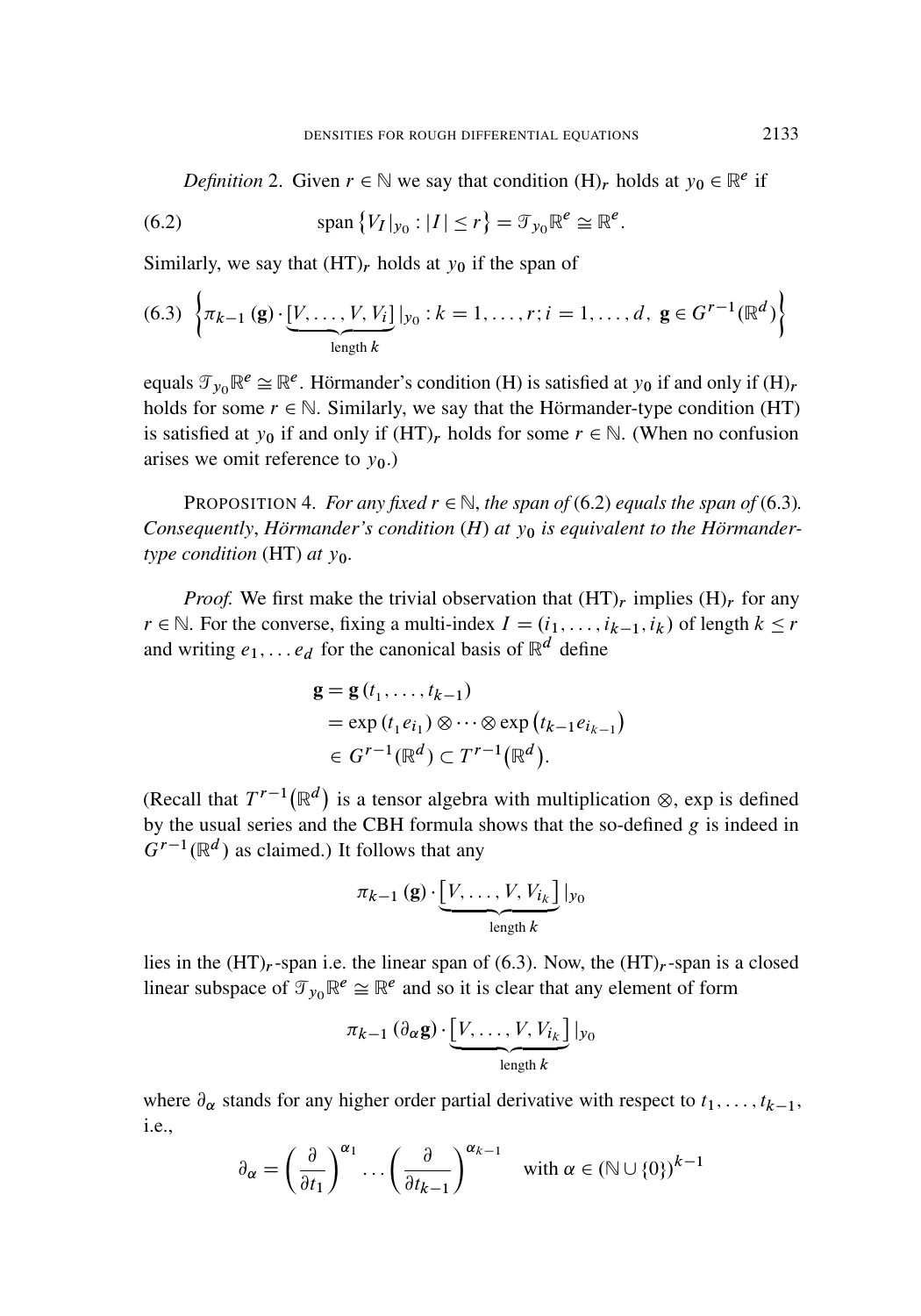is also in the  $(HT)_r$ -span for any  $t_1, \ldots, t_{k-1}$  and, in particular, when evaluated at  $t_1 = \cdots = t_{k-1} = 0$ . For the particular choice  $\alpha = (1, \ldots, 1)$  we have

$$
\frac{\partial^{k-1}}{\partial t_1 \dots \partial t_{k-1}} \mathbf{g}|_{t_1=0\dots t_{k-1}=0} = e_{i_1} \otimes \dots \otimes e_{i_{k-1}} =: \mathbf{h},
$$

where **h** is an element of  $T^{r-1}(\mathbb{R}^d)$  with the only nonzero entry arising on the  $(k - 1)$ <sup>th</sup> tensor level; i.e.,

$$
\pi_{k-1}(\mathbf{h})=e_{i_1}\otimes\cdots\otimes e_{i_{k-1}}.
$$

Thus,

$$
\pi_{k-1}(\mathbf{h}) \cdot \underbrace{[V, \dots, V, V_{i_k}]}_{\text{length } k} |_{y_0} = [V_{i_1}, \dots, V_{i_{k-1}}, V_{i_k}] |_{y_0}
$$

is in our  $(HT)_r$ - span. But this says precisely that, for any multi-index I of length  $k \leq r$ , the bracket vector field evaluated at  $y_0$ , i.e.,  $V_I|_{y_0}$  is an element of our  $(HT)_r$ -span.

#### 7. Proof of main result

We are now in a position to give

*Proof* (*of Theorem* 1). We fix  $t \in (0, T]$ . As usual it suffices to show a.s. invertibility of

$$
\sigma_t = \left( \left\langle DY_t^i, DY_t^j \right\rangle_{\mathcal{H}} \right)_{i,j=1,\dots,e} \in \mathbb{R}^{e \times e}.
$$

In terms of an ONB  $(h_n)$  of the Cameron-Martin space we can write

$$
(7.1) \qquad \sigma_t = \sum_n \langle DY_t, h_n \rangle_{\mathcal{H}} \otimes \langle DY_t, h_n \rangle_{\mathcal{H}}
$$

$$
= \sum_n \int_0^t J_{t \leftarrow s}^{\mathbf{X}} \left( V_k \left( Y_s \right) \right) dh_{n,s}^k \otimes \int_0^t J_{t \leftarrow s}^{\mathbf{X}} \left( V_l \left( Y_s \right) \right) dh_{n,s}^l.
$$

(Summation over up-down indices is from here on tacitly assumed.) Invertibility of  $\sigma$  is equivalent to invertibility of the reduced covariance matrix

$$
C_{t} := \sum_{n} \int_{0}^{t} J_{0 \leftarrow s}^{X} (V_{k} (Y_{s})) dh_{n,s}^{k} \otimes \int_{0}^{t} J_{0 \leftarrow s}^{X} (V_{l} (Y_{s})) dh_{n,s}^{l}
$$

which has the advantage of being adapted, i.e. being  $\sigma(X_s : s \in [0, t])$ -measurable. We now assume that

$$
\mathbb{P}\left(\det C_t = 0\right) > 0
$$

and will see that this leads to a contradiction with Hörmander's condition.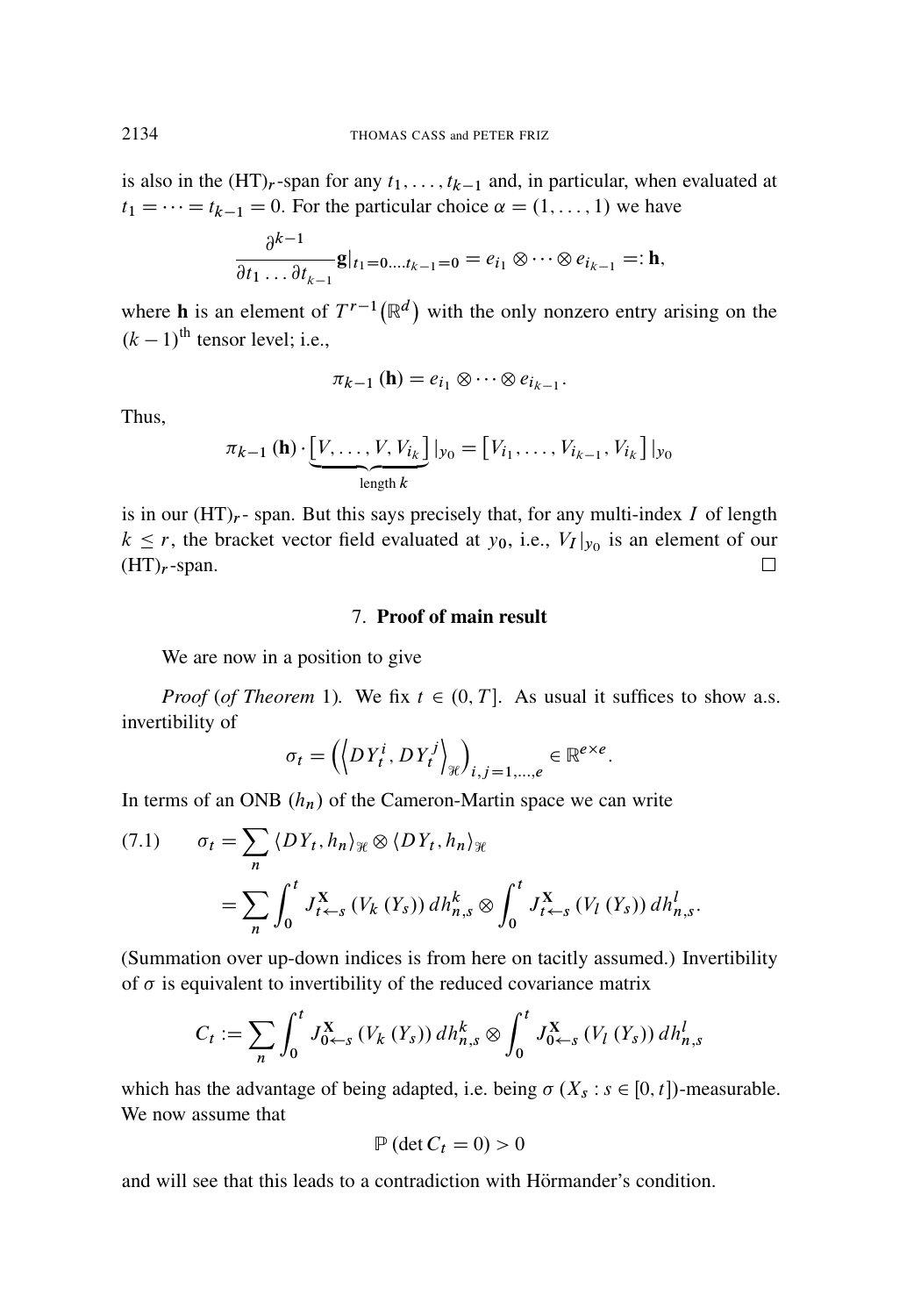*Step* 1. Let  $K_s$  be the random subspace of  $\mathcal{T}_{y_0} \mathbb{R}^e \cong \mathbb{R}^e$ . spanned by

$$
\left\{ J_{0 \leftarrow r}^{X} (V_{k} (Y_{r})); r \in [0, s], k = 1, ..., d \right\}.
$$

The subspace  $K_{0+} = \bigcap_{s>0} K_s$  is measurable with respect to the germ  $\sigma$ -algebra and by our "0-1 law" assumption, deterministic with probability one. A random time is defined by

 $\Theta = \inf \{ s \in (0, t] : \dim K_s > \dim K_{0+} \} \wedge t,$ 

and we note that  $\Theta > 0$  a.s. For any vector  $v \in \mathbb{R}^e$  we have

$$
v^T C_t v = \sum_n \left| \int_0^t v^T J_{0 \leftarrow s}^X \left( V_k(Y_s) \right) dh_{n,s}^k \right|^2.
$$

Assuming  $v^T C_t v = 0$  implies

$$
\forall n: \int_0^t v^T J_{0 \leftarrow s}^X \left( V_k \left( Y_s \right) \right) dh_{n,s}^k = 0
$$

and hence, by our nondegeneracy condition on the Gaussian process

$$
v^T J_{0 \leftarrow s}^{\mathbf{X}} \left( V_k \left( Y_s \right) \right) = 0
$$

for any  $s \in [0, t]$  and any  $k = 1, ..., d$  which implies that v is orthogonal to  $K_t$ . Therefore,  $K_{0+} \neq \mathbb{R}^e$ , otherwise  $K_s = \mathbb{R}^e$  for every  $s > 0$  so that v must be zero, which implies  $C_t$  is invertible a.s. in contradiction with our hypothesis.

*Step* 2. We saw that  $K_{0+}$  is a deterministic and linear subspace of  $\mathbb{R}^e$  with strict inclusion  $K_{0^+} \subsetneq \mathbb{R}^e$  In particular, there exists a deterministic vector  $z \in$  $\mathbb{R}^e \setminus \{0\}$  which is orthogonal to  $K_{0+}$ . We will show that z is orthogonal to all vector fields and (suitable) brackets evaluated at  $y_0$ , thereby contradicting the fact that our vector fields satisfy Hörmander's condition. By definition of  $\Theta$ ,  $K_{0+} \equiv K_t$ for  $0 \le t < \Theta$  and so for every  $k = 1, \dots d$ ,

(7.2) 
$$
z^T J_{0 \leftarrow t}^X (V_k (Y_t)) = 0 \text{ for } t \leq \Theta.
$$

Observe that, by evaluation at  $t = 0$ , this implies  $z \perp \text{span}\{V_1, \ldots, V_d\} |_{y_0}$ .

*Step* 3. We call an element  $\mathbf{g} \in \bigoplus_{k=0}^{\infty} (\mathbb{R}^d)^{\otimes k}$  group-like if and only if for any  $N \in \mathbb{N}$ ,

$$
(\pi_0(\mathbf{g}),\ldots,\pi_N(\mathbf{g}))\in G^N(\mathbb{R}^d)\subset \bigoplus_{k=0}^N(\mathbb{R}^d)^{\otimes k}
$$

:

We now keep k fixed and make *induction hypothesis*  $I(m - 1)$ :

for all **g** group-like,  $j \le m - 1$ :  $z^T \pi_j$  (**g**)  $[V, ..., V, V_k]|_{y_0} = 0$ .

To this end, take the shortest path  $\gamma^n : [0, 1/n] \to \mathbb{R}^d$  such that  $S_m(\gamma^n)$  equals  $\pi_{1, \dots, m}(\mathbf{g})$ , the projection of **g** to the free step-m nilpotent group with d generators,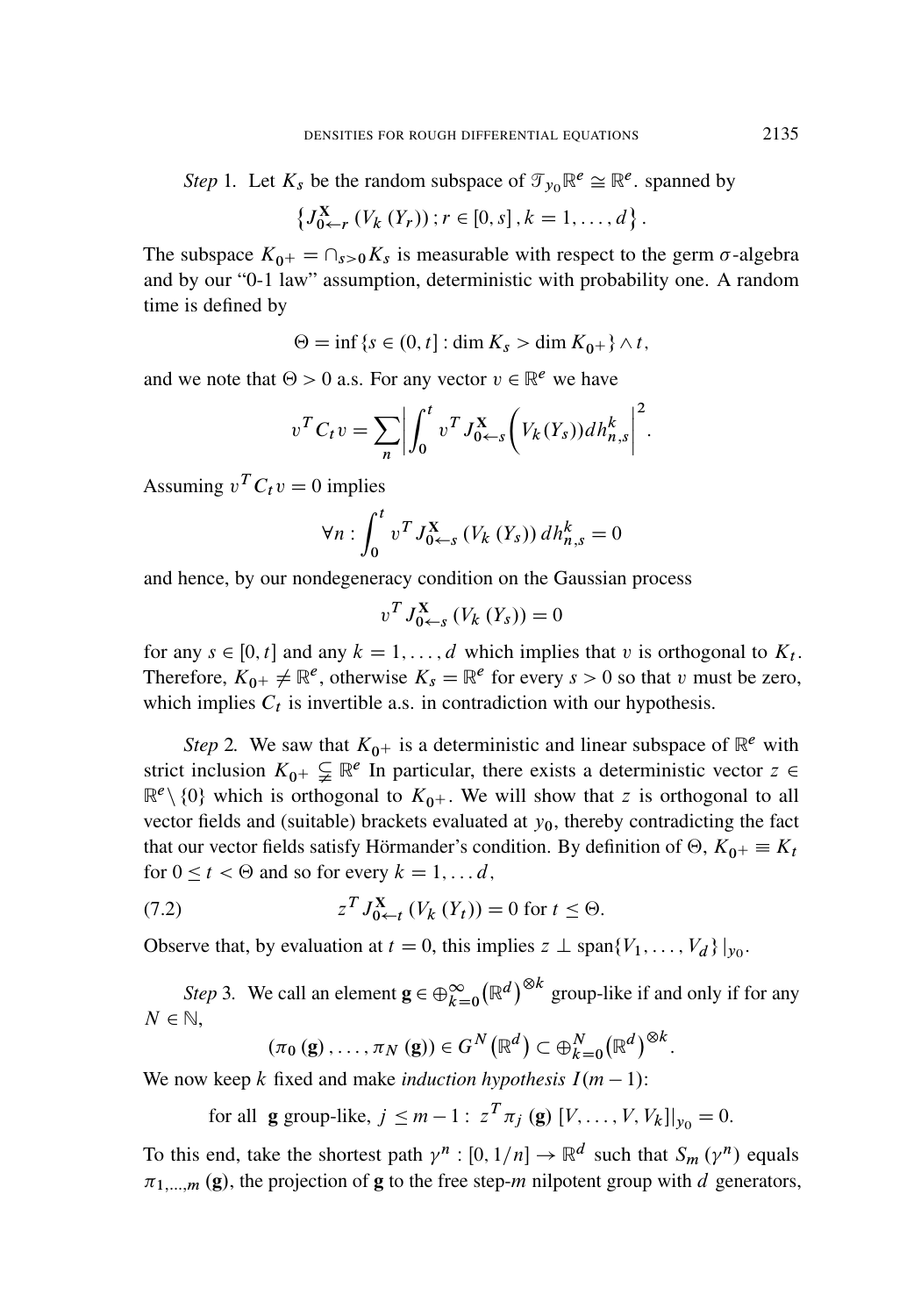denoted  $G^m(\mathbb{R}^d)$ . Then

$$
|\gamma^n|_{1\text{-}\mathrm{var};[0,1/n]}=\|\pi_{1,\ldots,m}\left(\mathbf{g}\right)\|_{G^m\left(\mathbb{R}^d\right)}<\infty
$$

and the scaled path

$$
h^{n}(t) = n^{-H} \gamma^{n}(t), \ \ H \in (0,1)
$$

has length (over the interval [0,  $1/n$ ]) proportional to  $n^{-H}$  which tends to 0 as  $n \to \infty$ . Our plan is to show that

(7.3) for all 
$$
\varepsilon > 0
$$
:  $\liminf_{n \to \infty} \mathbb{P}\left( \left| z^T J_{0 \leftarrow 1/n}^{h^n} \left( V_k \left( y_{1/n}^{h^n} \right) \right) \right| < \varepsilon / n^{mH} \right) > 0$ 

which, since the event involved is deterministic, really says that

$$
\left|n^{mH}z^T J_{0\leftarrow 1/n}^{h^n} \left(V_k\left(y_{1/n}^{h^n}\right)\right)\right| < \varepsilon
$$

holds true for all  $n \ge n_0 (\varepsilon)$  large enough. Then, sending  $n \to \infty$ , a Taylor expansion and I  $(m - 1)$  shows that the left-hand side converges to

$$
\left|z^T \underbrace{n^{mH} \pi_m \left(S_m \left(h^n\right)\right)}_{=\pi_m(g)} \cdot [V, \ldots, V, V_k]|_{y_0}\right| < \varepsilon
$$

and since  $\varepsilon > 0$  is arbitrary we showed I (*m*) which completes the induction step.

*Step* 4. The only thing left to show is (7.3), that is, positivity of lim inf of

$$
\mathbb{P}\left(\left|z^T J_{0 \leftarrow 1/n}^{h^n} \left(V_k \left(y_{1/n}^{h^n}\right)\right)\right| < \varepsilon/n^{mH}\right) \ge \mathbb{P}\left(\left|z^T J_{0 \leftarrow}^X \left(V_k \left(y\right)\right)\right| - z^T J_{0 \leftarrow}^{h^n} \left(V_k \left(y\right)^{h^n}\right)\right|\right)_{\cdot=1/n} < \varepsilon/n^{mH}\right) \quad -\mathbb{P}\left(\Theta \le 1/n\right)
$$

and since  $\Theta > 0$  a.s. it is enough to show that

$$
\liminf_{n \to \infty} \mathbb{P}\left( \left| z^T J^{\mathbf{X}}_{0 \leftarrow \cdot} (V_k(y \cdot)) - z^T J^{h^n}_{0 \leftarrow \cdot} \left( V_k \left( y^h \cdot \right) \right) \right|_{r=1/n} < \varepsilon / n^{mH} \right) > 0.
$$

Using  $I(m - 1)$  + stochastic Taylor expansion (more precisely, Corollary 3) this is equivalent to show positivity of lim inf of

$$
\mathbb{P}\left(\left|z^T\mathbf{X}^m_{0,\cdot}\left[V,\ldots,V,V_k\right]-z^TJ^{h^n}_{0\leftarrow}\left(V_k\left(y^{h^n}\right)\right)\right|_{\cdot=1/n}<\frac{\varepsilon}{2}/n^{mH}\right).
$$

(Let us remark that the assumption  $Hp < 1+1/m$  needed to apply Corollary 3 is satisfied thanks to Condition 5, part (ii), and the remark that our induction stops when  $m$  has reached  $r$ , the number of brackets needed in Hörmander's condition.)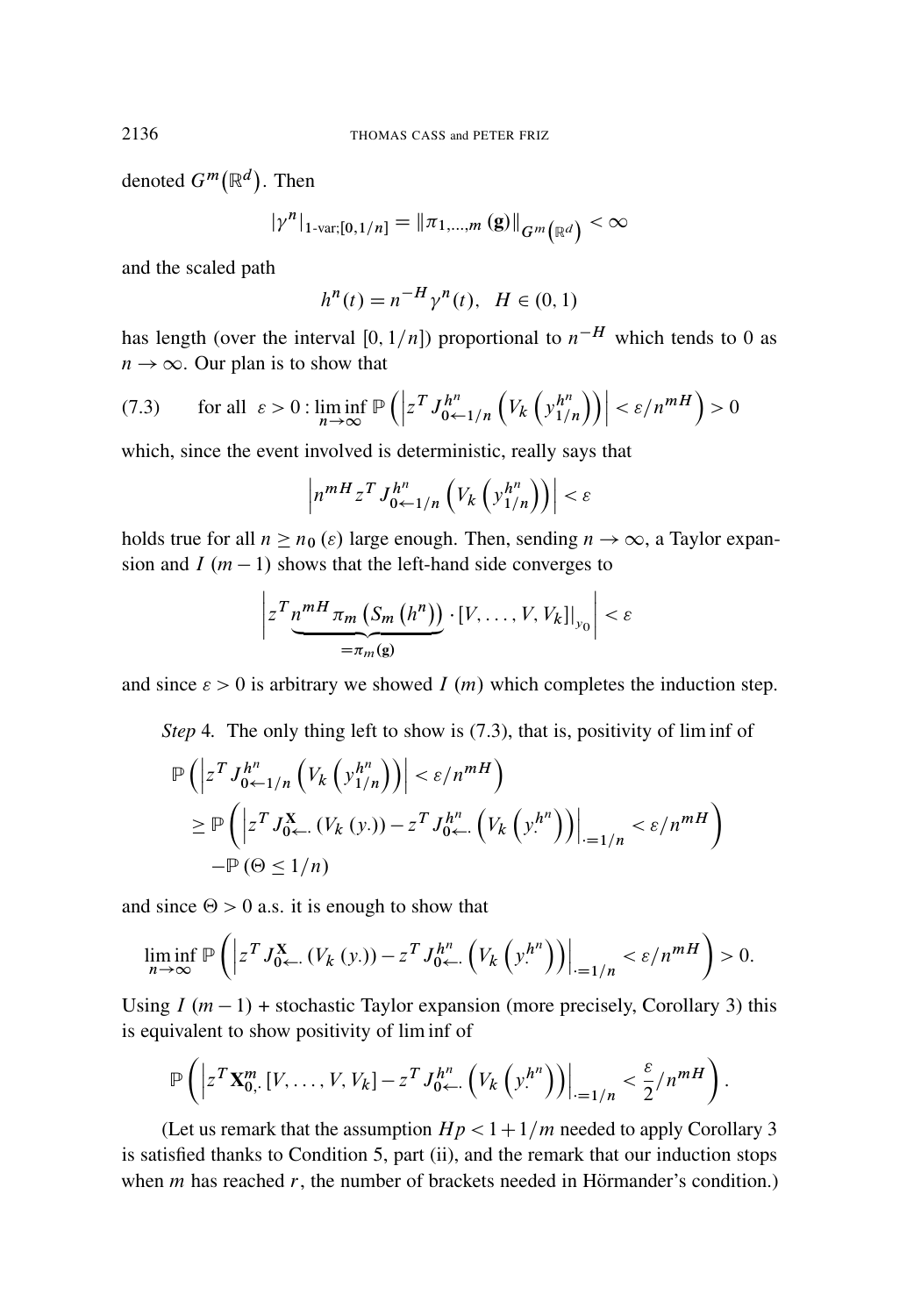Rewriting things, we need to show positivity of lim inf of

$$
\mathbb{P}\Big(\big|n^{mH}z^T\left[V,\ldots,V,V_k\right]\mathbf{X}^m_{0,1/n}-\underbrace{z^T n^{mH}J^{h^n}_{0\leftarrow 1/n}\left(V_k\left(y^{h^n}_{1/n}\right)\right)}_{\rightarrow z^T[V,\ldots,V,V_k]\pi_m(\mathbf{g})}\big|<\frac{\varepsilon}{2}\Big)
$$

or, equivalently, that

$$
\liminf_{n\to\infty}\mathbb{P}\left(\left|z^T\left[V,\ldots,V,V_k\right]\right|_{y_0}\left(n^{mH}X_{0,1/n}^m-\pi_m\left(\mathbf{g}\right)\right)\right|<\frac{\varepsilon}{2}\right)>0.
$$

But this is implied by Condition 5 and so the proof is finished.  $\Box$ 

#### 8. Examples

8.1. *Brownian motion*. For  $d$ -dimensional standard Brownian motion on [0,T], each component has covariance  $R(s, t) = min(s, t)$ . As is well understood [26], [13] one needs to add Lévy's area process to obtain a geometric  $p$ -rough path, any  $p > 2$  (known in this context as Brownian rough path or Enhanced Brownian motion). A solution to (1.2) in the rough path sense then precisely solves the stochastic differential equation in Stratonovich form

$$
dY = \sum_{i=1}^{d} V_i(Y) \circ dB^i.
$$

Subject to Hörmander's condition (H), Theorem 1 then shows that  $Y_t = Y_t(\omega)$  has a density for  $t > 0$  which is of course well-known.

8.2. *Fractional Brownian motion.* The covariance of fractional Brownian motion with Hurst parameter  $H \in (0, 1)$  is given by

$$
R(s,t) = \frac{1}{2} \Big( t^{2H} + s^{2H} - |t - s|^{2H} \Big),
$$

so that Brownian motion corresponds to  $H = 1/2$ . For  $H > 1/4$  it admits a lift to a Gaussian geometric p-rough path<sup>11</sup>, for any  $p > 1/H$ . Various constructions are possible and references were already given in Section 3, see also the discussion following Condition 2. As was detailed throughout Section 4, all conditions formulated therein are satisfied for fBM and so Theorem 1 tells us that  $Y_t = Y_t (\omega)$ , solution to the RDE driven by a multi-dimensional fBM with Hurst parameter  $H > 1/4$ , has a density for all positive times provided the vector fields satisfy Hörmander's condition.

The novelty is of course the degenerate regime  $H < 1/2$  with sample path regularity worse than Brownian motion.

<sup>&</sup>lt;sup>11</sup>As is well understood [26], for  $H \le 1/4$  fractional Brownian increments decorrelate too slowly for stochastic area to exist and so there is no meaningful lift of fBM with  $H \leq 1/4$  to a geometric rough path.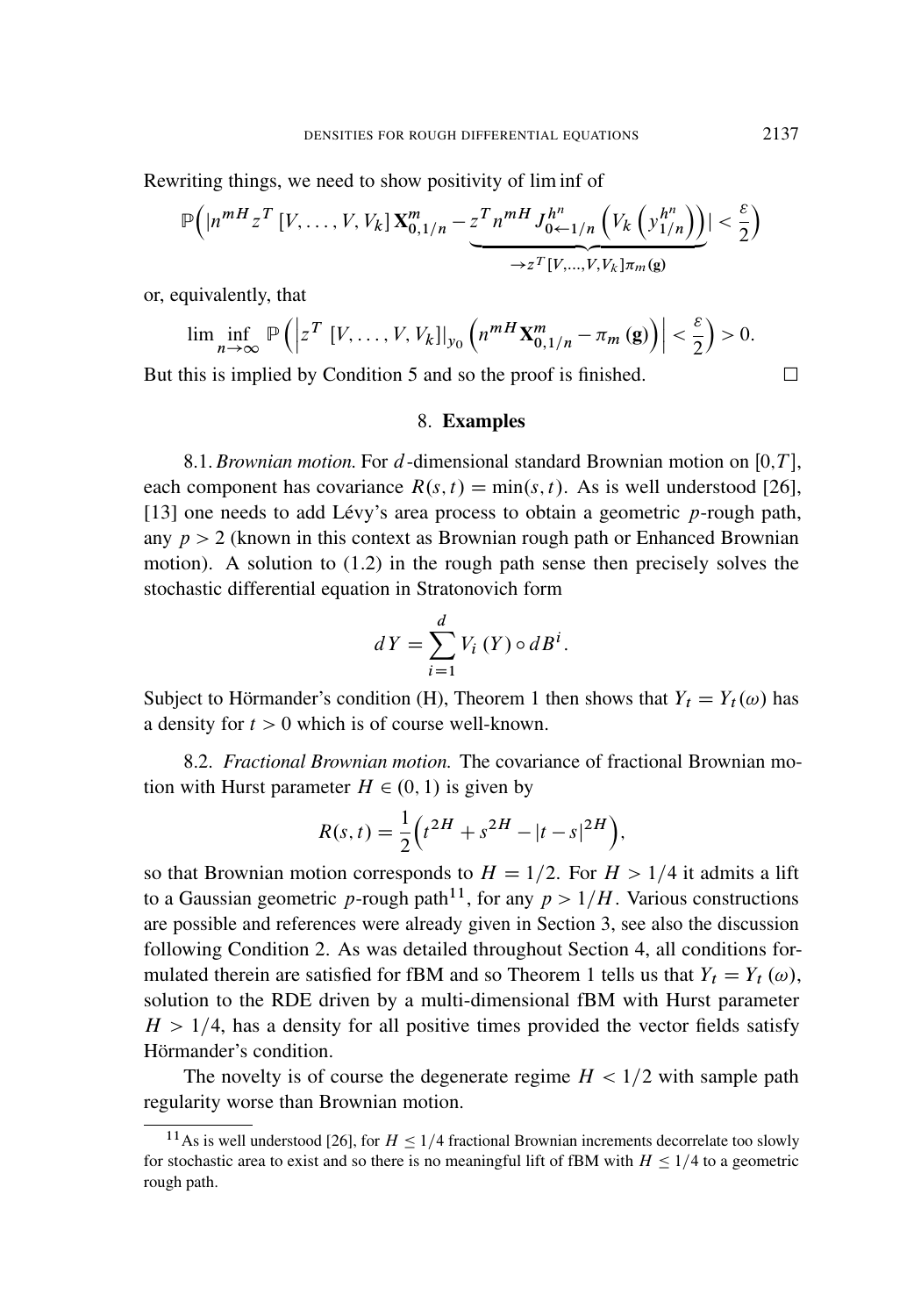8.3. *Ornstein-Uhlenbeck process.* Let B be a standard d-dimensional Brownian motion and define the centered Gaussian process  $X$  by Wiener-Itô integration,

$$
X_t^i = \int_0^t e^{-(t-r)} dB_r^i
$$
 with  $i = 1, ..., d$ .

X satisfies the Itô differential equations,  $dX_t = -X_t dt + dB_t$  and is also a semimartingale. The conditions of Section 4 are readily checked (in essence, one uses  $X_t \sim B_t$  at  $t \to 0+$  and the absence of Brownian bridge type degeneracy); only Condition 5 deserves a detailed discussion which we present below. The conclusion of Theorem 1 can then be stated by saying that the unique Stratonovich solution to  $dY = \sum V_i(Y) \circ dX^i$  admits a density for all positive times provided the vector fields satisfy Hörmander's condition (H).

To see that X satisfies Condition 5 we first remark that  $(X, B)$  is easily seen to satisfies the assumptions of Theorem 2. (In fact, one sees  $\rho = 1$  and we are dealing with geometric p-rough paths of Brownian regularity, i.e.  $p = 2 + \varepsilon$ .) Condition (4.4) then holds with  $H = 1/2$ : take s,  $t \in [0, 1/n]$  and compute, with focus on one nondiagonal entry,

$$
R_{X-B}(s,t) \equiv \mathbb{E}[(X_s - B_s)(X_t - B_t)]
$$
  
= 
$$
\int_0^t (e^{-(s-r)} - 1)(e^{-(t-r)} - 1) dr = O(n^{-3})
$$

:

By Corollary 1 we see Condition 5 holds for the Ornstein-Uhlenbeck examples.

8.4. *Brownian bridge.* Let B be a d-dimensional standard Brownian motion. Define the Brownian bridge returning to zero at time  $T$  by

$$
X_t^T := B_t - \frac{t}{T} B_T \text{ for } t \in [0, T].
$$

Equivalently, one can define  $X<sup>T</sup>$  via the covariance

$$
R^{T}(s, t) = min(s, t) (1 - max(s, t) / T).
$$

Clearly,  $X_t^T|_{t=T} = 0$  and trivially (take  $dY = dX$ ) the conclusion of Theorem 1 cannot hold; this behavior is indeed ruled out by Condition 3 in Section 4. On the other hand, we may consider  $X^{T+\varepsilon}$  restricted to [0, T] and in this case the conditions in Section 4 are readily verified. (In particular, Condition 5 is checked as in the Ornstein-Uhlenbeck example, by comparison of  $X_t$  with  $B_t$  for  $t \rightarrow$ 0+.) It is worth remarking that  $Z := X^T + \varepsilon$  stopped at time T is also a semimartingale; for instance, by writing  $(X_t^{T+\varepsilon}: t \leq T)$  as strong solution to an Itô differential equation with (well-behaved) drift (as long as  $t \leq T$ ). The conclusion of Theorem 1 can then be stated by saying that the unique Stratonovich solution to  $dY = \sum V_i(Y) \circ dZ^i$  admits a density for all times  $t \in (0, T]$  provided the vector fields satisfy Hörmander's condition (H).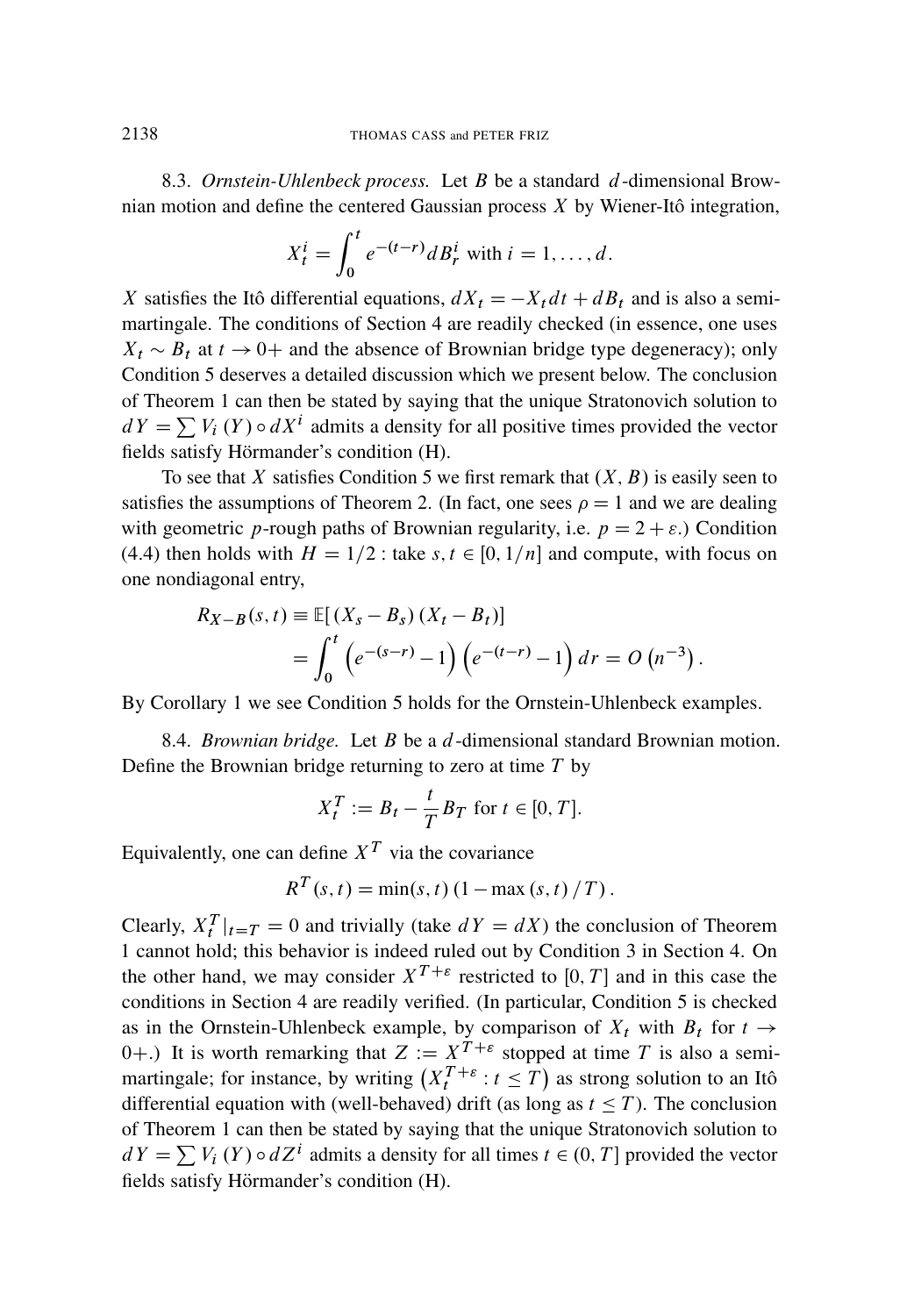8.5. *Further examples.* Further examples (for instance, "fractional" versions of the Brownian bridge and Ornstein-Uhlenbeck process) are readily constructed. Generalizing Examples 8.2 and 8.3 one could consider Volterra processes [7], i.e., Gaussian process with representation  $X_t = \int_0^t K(t,s)dB_s$  and derive sufficient conditions on the kernel K which imply those of Section 4. Existence of a rough path lift of  $X$  aside, one would need nondegeneracy of  $K$  and certain scaling properties as  $t \to 0^+$  but we shall not pursue this here. (In any case, there are non-Volterra examples, such as the Brownian bridge returning to zero at  $(T + \varepsilon)$ , to which Theorem 1 applies.)

*Acknowledgment.* The second author is partially supported by a Leverhulme Research Fellowship and EPSRC grant EP/E048609/1.

#### References

- [1] F. BAUDOIN and M. HAIRER, A version of Hörmander's theorem for the fractional Brownian motion, *Probab. Theory Related Fields* 139 (2007), 373–395. MR 2008e:60195 Zbl 1123. 60038
- [2] D. R. BELL, *The Malliavin Calculus*, Dover Publ., Mineola, NY, 2006. MR 2007k:60003 Zbl 1099.60041
- [3] T. CASS, P. FRIZ, and N. VICTOIR, Non-degeneracy of Wiener functionals arising from rough differential equations, *Trans. Amer. Math. Soc.* 361 (2009), 3359–3371. MR 2485431 Zbl 05558366
- [4] P. CATTIAUX and L. MESNAGER, Hypoelliptic non-homogeneous diffusions, *Probab. Theory Related Fields* 123 (2002), 453–483. MR 2004d:60178 Zbl 1009.60058
- [5] K.-T. CHEN, Integration of paths, geometric invariants and a generalized Baker-Hausdorff formula, *Ann. of Math.* 65 (1957), 163–178. MR 19,12a Zbl 0077.25301
- [6] L. COUTIN and Z. QIAN, Stochastic analysis, rough path analysis and fractional Brownian motions, *Probab. Theory Related Fields* 122 (2002), 108–140. MR 2003c:60066 Zbl 1047.60029
- [7] L. DECREUSEFOND, Stochastic integration with respect to Volterra processes, *Ann. Inst. H. Poincaré Probab. Statist.* 41 (2005), 123–149. MR 2005m:60117 Zbl 1071.60040
- [8] F. DELBAEN and W. SCHACHERMAYER, *The Mathematics of Arbitrage*, *Springer Finance*, Springer-Verlag, New York, 2006. MR 2007a:91001 Zbl 1106.91031
- [9] R. M. DUDLEY, Sample functions of the Gaussian process, *Ann. Probability* 1 (1973), 66–103. MR 49 #11605 Zbl 0261.60033
- [10] D. FEYEL and A. DE LA PRADELLE, Curvilinear integrals along enriched paths, *Electron. J. Probab.* 11 (2006), no. 34, 860–892. MR 2007k:60112 Zbl 1110.60031
- [11] D. FILIPOVIĆ and J. TEICHMANN, On the geometry of the term structure of interest rates, in *Stochastic Analysis with Applications to Mathematical Finance*, *Proc. Royal Soc. Lond. Ser. A Math. Phys. Eng. Sci.* 460, 2004, pp. 129–167. MR 2005b:60145 Zbl 1048.60045
- [12] P. FRIZ and N. VICTOIR, Differential equations driven by Gaussian signals, to appear in *Ann. Inst. H. Poincaré Probab. Statist.* Available at http://www.imstat.org/aihp/pdf/AIHP202.pdf
- [13]  $\_\_\_\$ , Approximations of the Brownian rough path with applications to stochastic analysis, *Ann. Inst. H. Poincaré Probab. Statist.* 41 (2005), 703–724. MR 2007e:60018 Zbl 1080.60021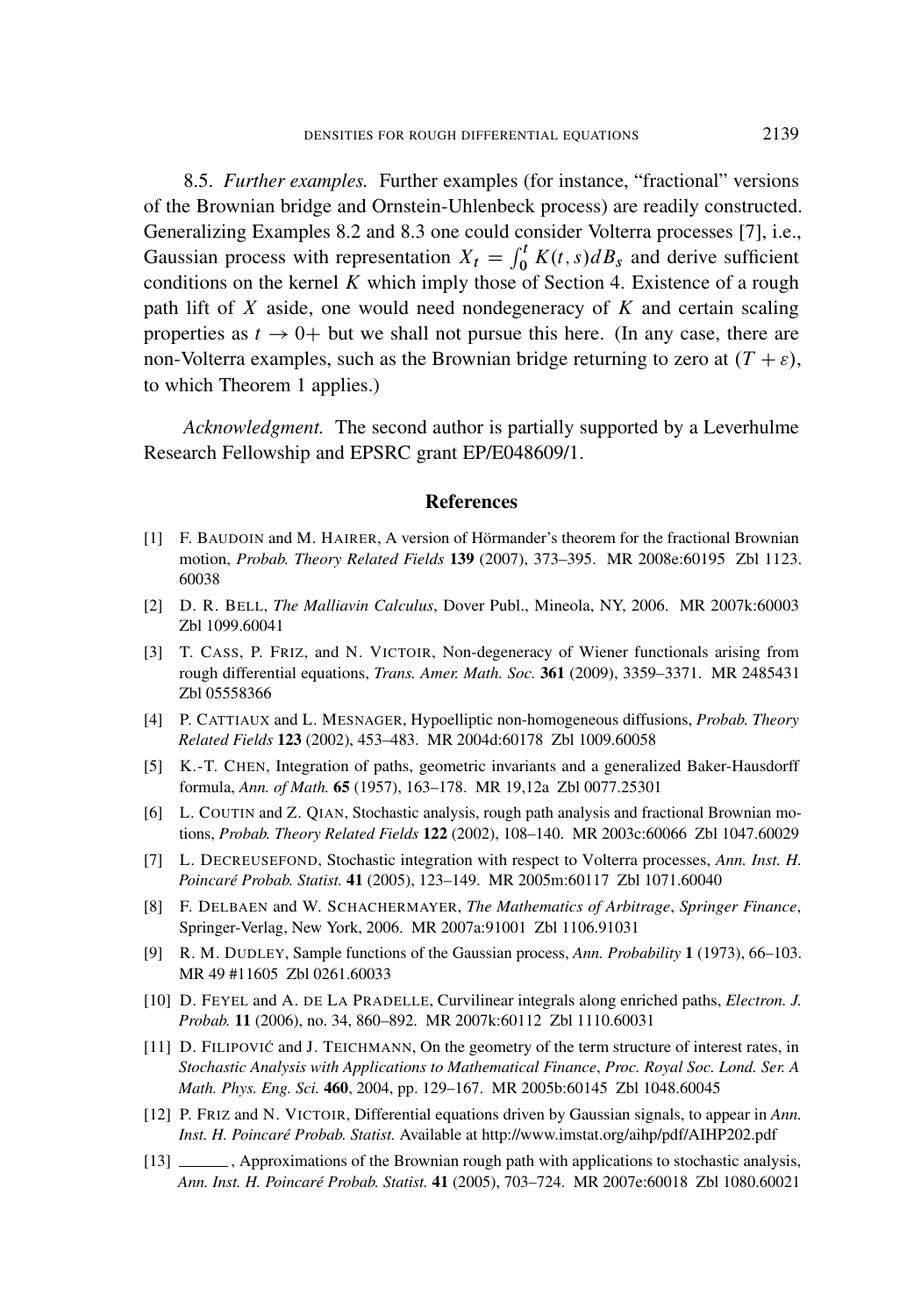- [14] P. FRIZ and N. VICTOIR, A note on the notion of geometric rough paths, *Probab. Theory Related Fields* 136 (2006), 395–416. MR 2007k:60114 Zbl 1108.34052
- [15] , A variation embedding theorem and applications, *J. Funct. Anal.* 239 (2006), 631–637. MR 2007k:60113 Zbl 1114.46022
- [16] , Euler estimates for rough differential equations, *J. Differential Equations* 244 (2008), 388–412. MR 2009j:60151 Zbl 1140.60037
- [17] , *Multidimensional Stochastic Processes as Rough Paths*: *Theory and Applications*, *Cambridge Stud. Adv. Math.* 120, Cambridge Univ. Press, Cambridge, 2010. Zbl pre05677244
- [18] M. HAIRER, Ergodicity of stochastic differential equations driven by fractional Brownian motion, *Ann. Probab.* 33 (2005), 703–758. MR 2005k:60178 Zbl 1071.60045
- [19] M. HAIRER and J. C. MATTINGLY, Ergodicity of the 2D Navier-Stokes equations with degenerate stochastic forcing, *Ann. of Math.* 164 (2006), 993–1032. MR 2008a:37095 Zbl 1130.37038
- [20] Y. HU and D. NUALART, Differential equations driven by Hölder continuous functions of order greater than 1/2, in *Stochastic Analysis and Applications*, *Abel Symp.* 2, Springer-Verlag, New York, 2007, pp. 399–413. MR 2009d:60179 Zbl 1144.34038
- [21] S. KUSUOKA, The nonlinear transformation of Gaussian measure on Banach space and absolute continuity. I, *J. Fac. Sci. Univ. Tokyo Sect. IA Math.* 29 (1982), 567–597. MR 84j:60015a Zbl 0525.60050
- [22] M. LEDOUX, Z. QIAN, and T. ZHANG, Large deviations and support theorem for diffusion processes via rough paths, *Stochastic Process. Appl.* 102 (2002), 265–283. MR 2003m:60152 Zbl 1075.60510
- [23] T. J. LYONS, Differential equations driven by rough signals, *Rev. Mat. Iberoamericana* 14 (1998), 215–310. MR 2000c:60089 Zbl 0923.34056
- [24] T. J. LYONS and Z. QIAN, Calculus of variation for multiplicative functionals, in *New Trends in Stochastic Analysis* (*Charingworth*, 1994), World Sci. Publ., River Edge, NJ, 1997, pp. 348– 374. MR 2000k:60112
- [25] , Flow of diffeomorphisms induced by a geometric multiplicative functional, *Probab. Theory Related Fields* 112 (1998), 91–119. MR 99k:60153 Zbl 0918.60009
- [26] , *System Control and Rough Paths*, *Oxford Mathematical Monographs*, Oxford University Press, Oxford, 2002. MR 2005f:93001 Zbl 1044.93009
- [27] P. MALLIAVIN, *Stochastic Analysis*, *Grundl. Math. Wissen.* 313, Springer-Verlag, New York, 1997. MR 99b:60073 Zbl 0878.60001
- [28] B. B. MANDELBROT and J. W. VAN NESS, Fractional Brownian motions, fractional noises and applications, SIAM *Rev.* 10 (1968), 422–437. MR 39 #3572 Zbl 0179.47801
- [29] D. NUALART, *The Malliavin Calculus and Related Topics*, Second ed., *Prob. Appl.* (N.Y.), Springer-Verlag, New York, 2006. MR 2006j:60004 Zbl 1099.60003
- [30] D. NUALART and B. SAUSSEREAU, Malliavin calculus for stochastic differential equations driven by a fractional Brownian motion, *Stochastic Process. Appl.* 119 (2009), 391–409. MR : 2493996 Zbl 05527425
- [31] J. PICARD, A tree approach to p-variation and to integration, *Ann. Probab.* 36 (2008), 2235– 2279. MR 2478682 Zbl 1157.60055
- [32] I. SHIGEKAWA, *Stochastic Analysis*, *Transl. Math. Monogr.* 224, Amer. Math. Soc., Providence, RI, 2004. MR 2005k:60002 Zbl 1064.60003